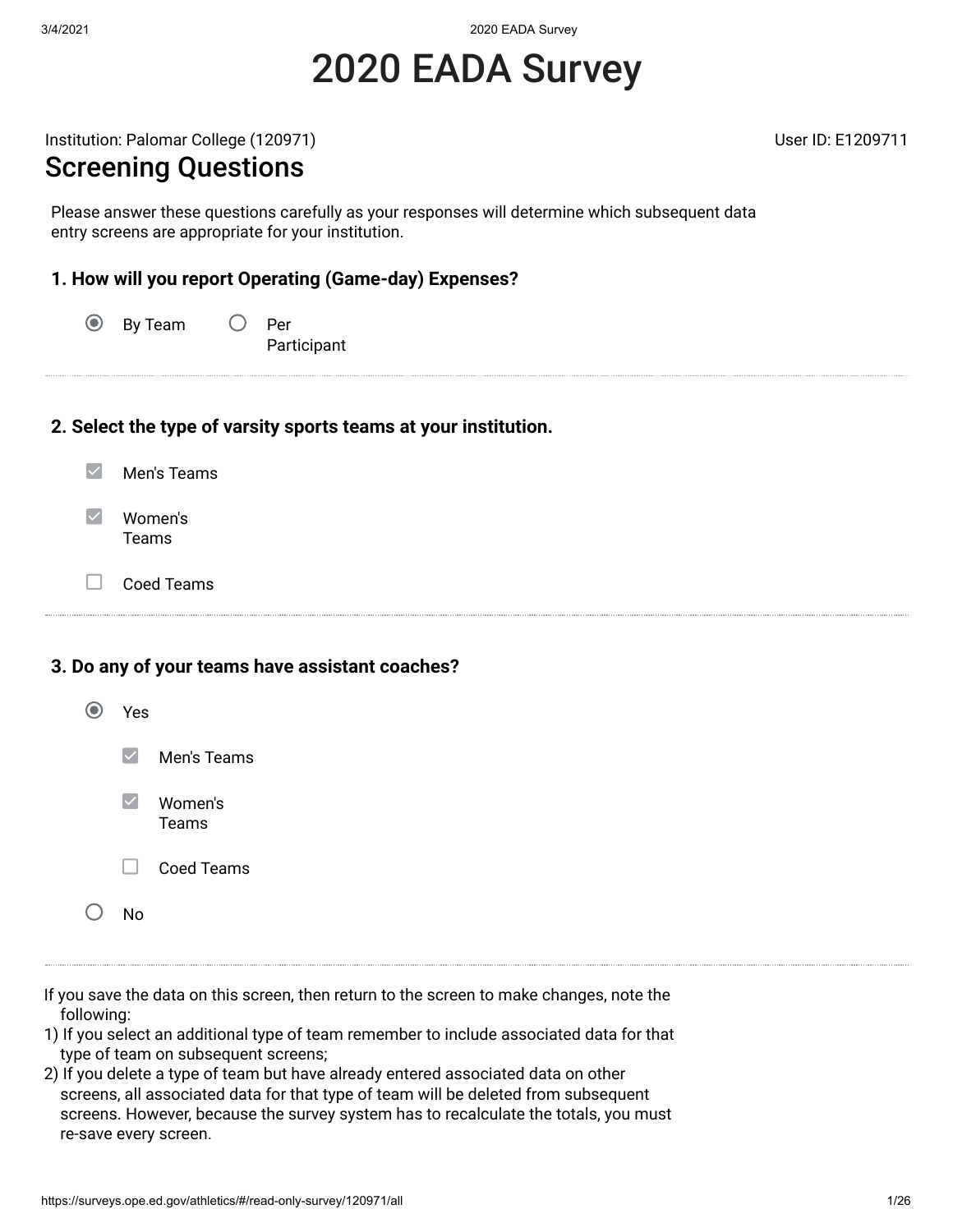## Sports Selection - Men's and Women's Teams

Select the varsity sports teams at your institution.

| <b>Sport</b>                                                 | Men's                | <b>Women's Sport</b>     |                                     | Men's                | <b>Women's</b>                              |
|--------------------------------------------------------------|----------------------|--------------------------|-------------------------------------|----------------------|---------------------------------------------|
|                                                              |                      |                          |                                     |                      |                                             |
| Archery                                                      | $\Box$               | $\Box$                   | Badminton                           |                      |                                             |
| Baseball                                                     | $\blacktriangledown$ |                          | Basketball                          | $\blacktriangledown$ | $\blacktriangledown$                        |
| <b>Beach Volleyball</b>                                      | ⊔                    | $\blacktriangledown$     | <b>Bowling</b>                      |                      |                                             |
| <b>Cross Country</b>                                         | $\blacktriangledown$ | $\blacktriangledown$     | Diving                              |                      |                                             |
| Equestrian                                                   | u                    | □                        | Fencing                             |                      |                                             |
| Field Hockey                                                 |                      | $\Box$                   | Football                            | $\blacktriangledown$ |                                             |
| Golf                                                         | $\blacktriangledown$ | $\blacktriangledown$     | Gymnastics                          |                      |                                             |
| Ice Hockey                                                   |                      | Ш                        | Lacrosse                            |                      |                                             |
| Rifle                                                        |                      | □                        | Rodeo                               |                      |                                             |
| Rowing                                                       |                      | $\Box$                   | Sailing                             |                      |                                             |
| Skiing                                                       |                      | $\Box$                   | Soccer                              | $\blacktriangledown$ | $\blacktriangledown$                        |
| Softball                                                     |                      | $\blacktriangledown$     | Squash                              |                      |                                             |
| Swimming                                                     | $\blacktriangledown$ | $\blacktriangledown$     | Swimming and<br>Diving (combined)   | - 1                  |                                             |
| Synchronized<br>Swimming                                     |                      |                          | <b>Table Tennis</b>                 |                      |                                             |
| <b>Team Handball</b>                                         | $\mathbf{L}$         | H                        | Tennis                              | $\blacktriangledown$ | $\vert\mathcal{\mathcal{\mathcal{L}}}\vert$ |
| <b>Track and Field</b><br>(Indoor)                           |                      | $\overline{\phantom{a}}$ | <b>Track and Field</b><br>(Outdoor) |                      | $\blacktriangledown$                        |
| <b>Track and Field</b><br>and Cross<br>Country<br>(combined) | Ш                    | u                        | Volleyball                          | $\blacktriangledown$ | $\blacktriangleright$                       |
| <b>Water Polo</b>                                            | $\blacktriangledown$ | $\blacktriangledown$     | <b>Weight Lifting</b>               |                      |                                             |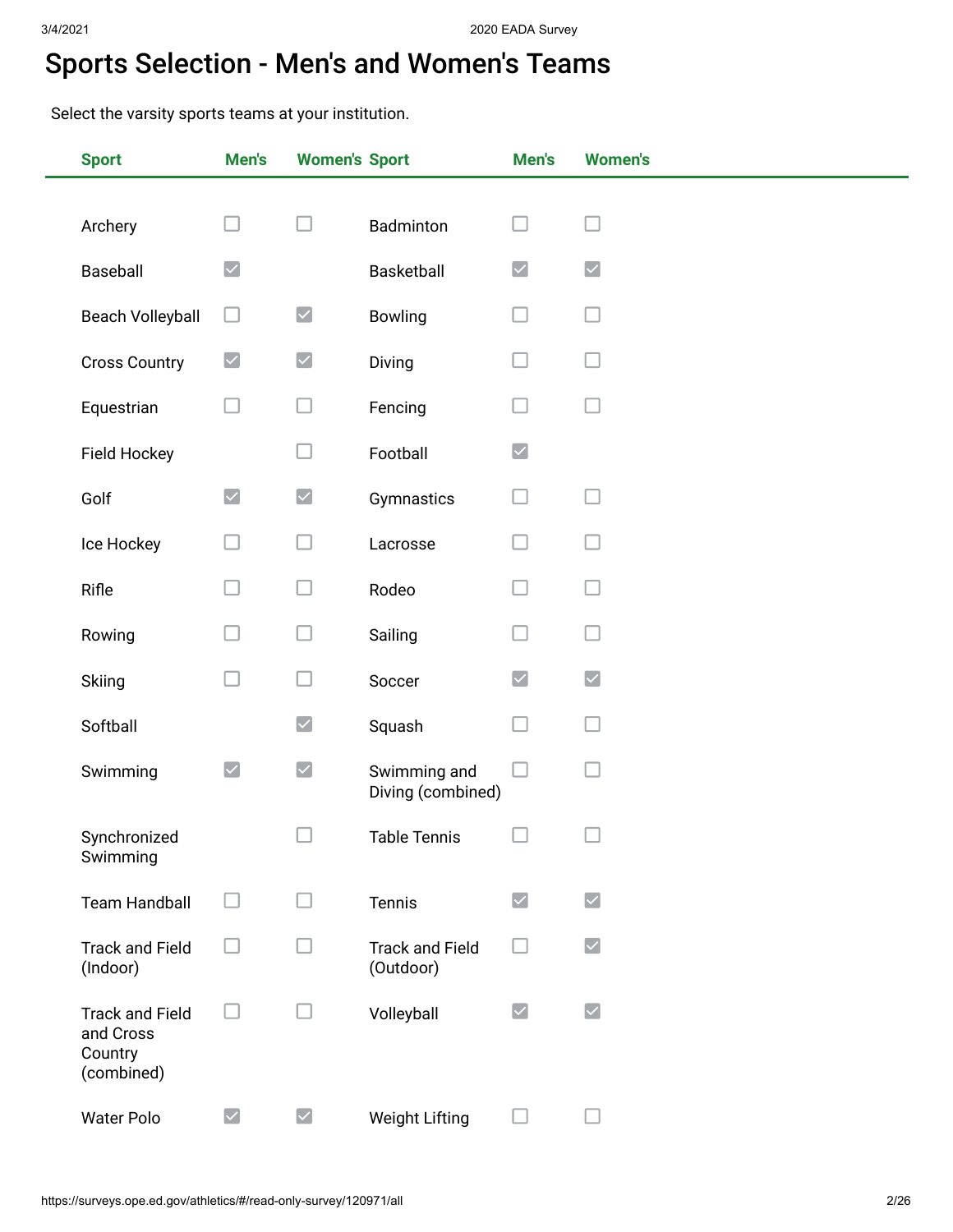| 3/4/2021 |
|----------|
|          |

| Wrestling |  |
|-----------|--|
|           |  |

 $\Box$  Other Sports **(Specify sports in the caveat box.)\***

#### **Caveat:**

The caveat on this screen is for internal use and does not appear on the EADA Dissemination Website (public site). If you want information to appear on the public site, enter it on the Athletic Participation screen.

**\*** If you indicated in the caveat box that your other sports are Dancing and/or Cheerleading, please specify in the caveat box that these are competitive varsity teams (i.e., not pep squads).

If you save the data on this screen, then return to the screen to make changes, note the following:

- 1) If you select an additional team remember to include associated data for that sport on subsequent screens;
- 2) If you delete a sport but have already entered associated data on other screens, all associated data for that sport will be deleted from subsequent screens. However, because the survey system has to recalculate the totals, you must re-save every screen.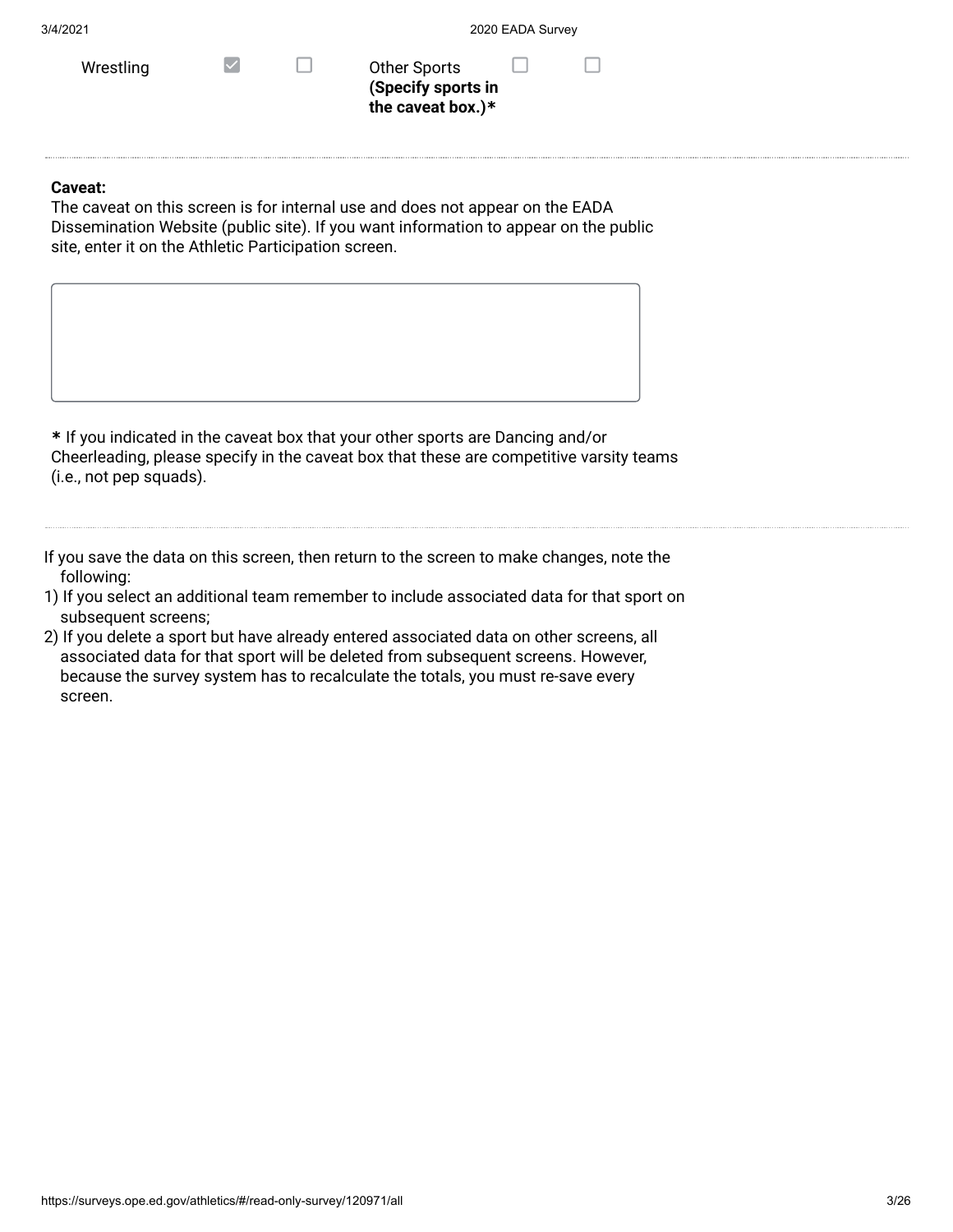# Athletics Participation - Men's and Women's Teams

Enter the number of participants as of the day of the first scheduled contest.

| <b>Varsity Teams</b>      | <b>Men's Teams</b> | <b>Women's Teams</b>    |
|---------------------------|--------------------|-------------------------|
| Baseball                  | 35                 |                         |
| Basketball                | $20\,$             | 24                      |
| Beach Volleyball          |                    | $13\,$                  |
| <b>Cross Country</b>      | $12$               | $15\,$                  |
| Football                  | $80\,$             |                         |
| Golf                      | 14                 | $\overline{\mathbf{4}}$ |
| Soccer                    | 32                 | 29                      |
| Softball                  |                    | $19$                    |
| Swimming                  | 12                 | $\boldsymbol{6}$        |
| Tennis                    | 9                  | $\boldsymbol{6}$        |
| Track and Field (Outdoor) |                    | 25                      |
| Volleyball                | $16\,$             | $17$                    |
| Water Polo                | $20\,$             | 11                      |
| Wrestling                 | $20\,$             |                         |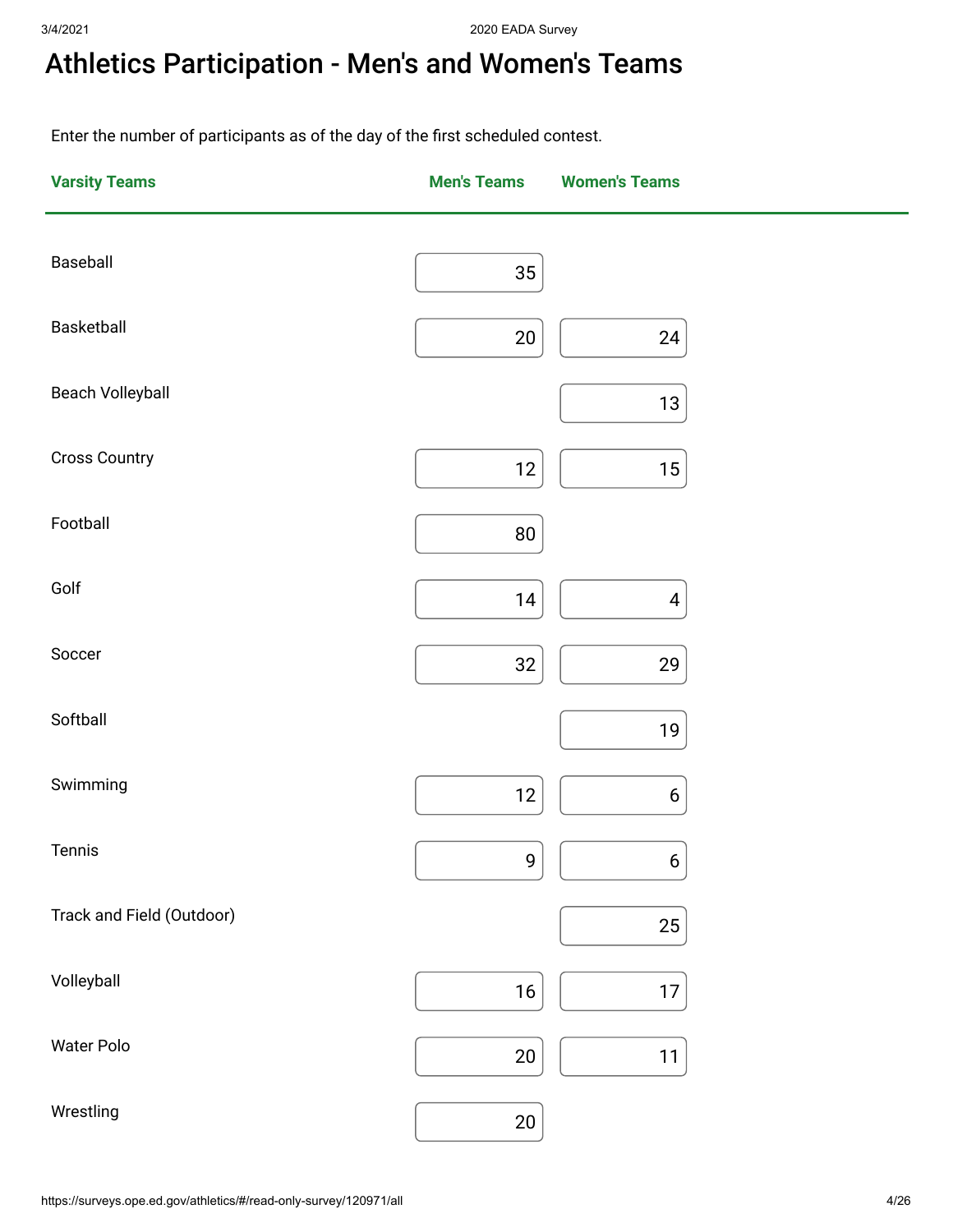| <b>Total Participants Men's and Women's Teams</b>                                                                                                                             | 270 | 169 |
|-------------------------------------------------------------------------------------------------------------------------------------------------------------------------------|-----|-----|
| <b>Unduplicated Count of Participants</b><br>(This is a head count. If an individual<br>participates on more than one team, count that<br>individual only once on this line.) | 266 | 148 |

#### CAVEAT

(For each men's or women's team that includes opposite sex participants, specify the number of male and the number of female students on that team in this caveat box. This does not apply for coed teams. Additionally, provide any other clarifying information here.)

Duplicate Athlete Counts:

- 1. Men's-- 4 Water Polo Participants also Participated in Swimming
- 2. Women's-- 4 Water Polo Participants also Participated in Swimming
- & 8 Cross Country Participants also Participated in Track and Field & 9

If you save the data on this screen, then return to the screen to make changes, please note you must re-save every screen because the survey system has to recalculate the totals.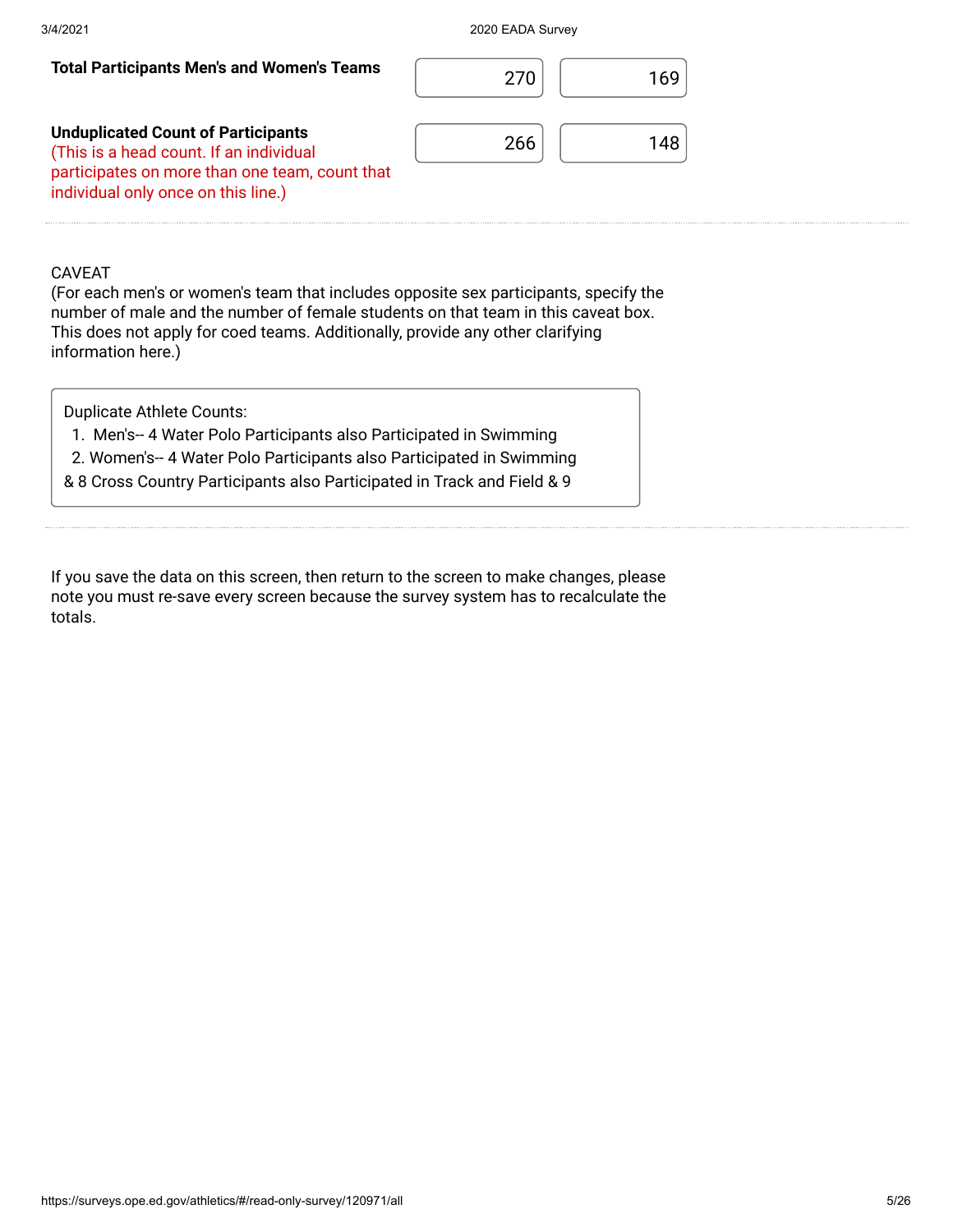### Head Coaches - Men's Teams

For each men's team, indicate whether the head coach is male or female, was assigned to the team on a full-time or part-time basis, and whether the coach was employed by the institution on a full-time basis or on a part-time or volunteer basis, by entering a 1 in the appropriate field.

The Swimming and Diving (combined) fields allow up to 2 head coaches. The Track and Field and Cross Country (combined) fields allow up to 3.

|                                |                                                                                                                                             | <b>Male Head Coaches</b>                                                                                                 | <b>Female Head Coaches</b>                                                                                 |                                                                                                                                          |  |
|--------------------------------|---------------------------------------------------------------------------------------------------------------------------------------------|--------------------------------------------------------------------------------------------------------------------------|------------------------------------------------------------------------------------------------------------|------------------------------------------------------------------------------------------------------------------------------------------|--|
| <b>Varsity</b><br><b>Teams</b> | <b>Assigned Assigned</b><br>to Team to Team<br>on a<br>on a<br>Full-<br>Part-<br><b>Time</b><br><b>Time</b><br><b>Basis</b><br><b>Basis</b> | Part-<br><b>Time</b><br>Full-<br>Institution on a<br>Employee Full-<br>Time<br>Institution or<br>EmployeeVolunteer Basis | <b>Assigned Assigned</b><br>to Team to Team<br>on a<br>Part-<br><b>Time</b><br><b>Time</b><br><b>Basis</b> | Part-<br><b>Time</b><br>Full-<br>Institution Total<br>Employee Head<br>Time<br>Coaches<br>Institution<br><b>or</b><br>Employee Volunteer |  |
| Baseball                       | 1                                                                                                                                           | $\mathbf{1}$                                                                                                             |                                                                                                            | 1                                                                                                                                        |  |
| Basketball                     | 1                                                                                                                                           | $\mathbf{1}$                                                                                                             |                                                                                                            | 1                                                                                                                                        |  |
| Cross<br>Country               | 1                                                                                                                                           | 1                                                                                                                        |                                                                                                            | 1                                                                                                                                        |  |
| Football                       | 1                                                                                                                                           | 1                                                                                                                        |                                                                                                            | $\mathbf{1}$                                                                                                                             |  |
| Golf                           | 1                                                                                                                                           | $\mathbf{1}$                                                                                                             |                                                                                                            | 1                                                                                                                                        |  |
| Soccer                         | 1                                                                                                                                           | $\mathbf{1}$                                                                                                             |                                                                                                            | $\mathbf{1}$                                                                                                                             |  |
| Swimming                       | $\mathbf{1}$                                                                                                                                | $\mathbf{1}$                                                                                                             |                                                                                                            | 1                                                                                                                                        |  |
| Tennis                         | $\mathbf{1}$                                                                                                                                | 1                                                                                                                        |                                                                                                            | 1                                                                                                                                        |  |
| Volleyball                     | 1                                                                                                                                           | $\mathbf{1}$                                                                                                             |                                                                                                            | 1                                                                                                                                        |  |
| <b>Water Polo</b>              | 1                                                                                                                                           | 1                                                                                                                        |                                                                                                            | 1                                                                                                                                        |  |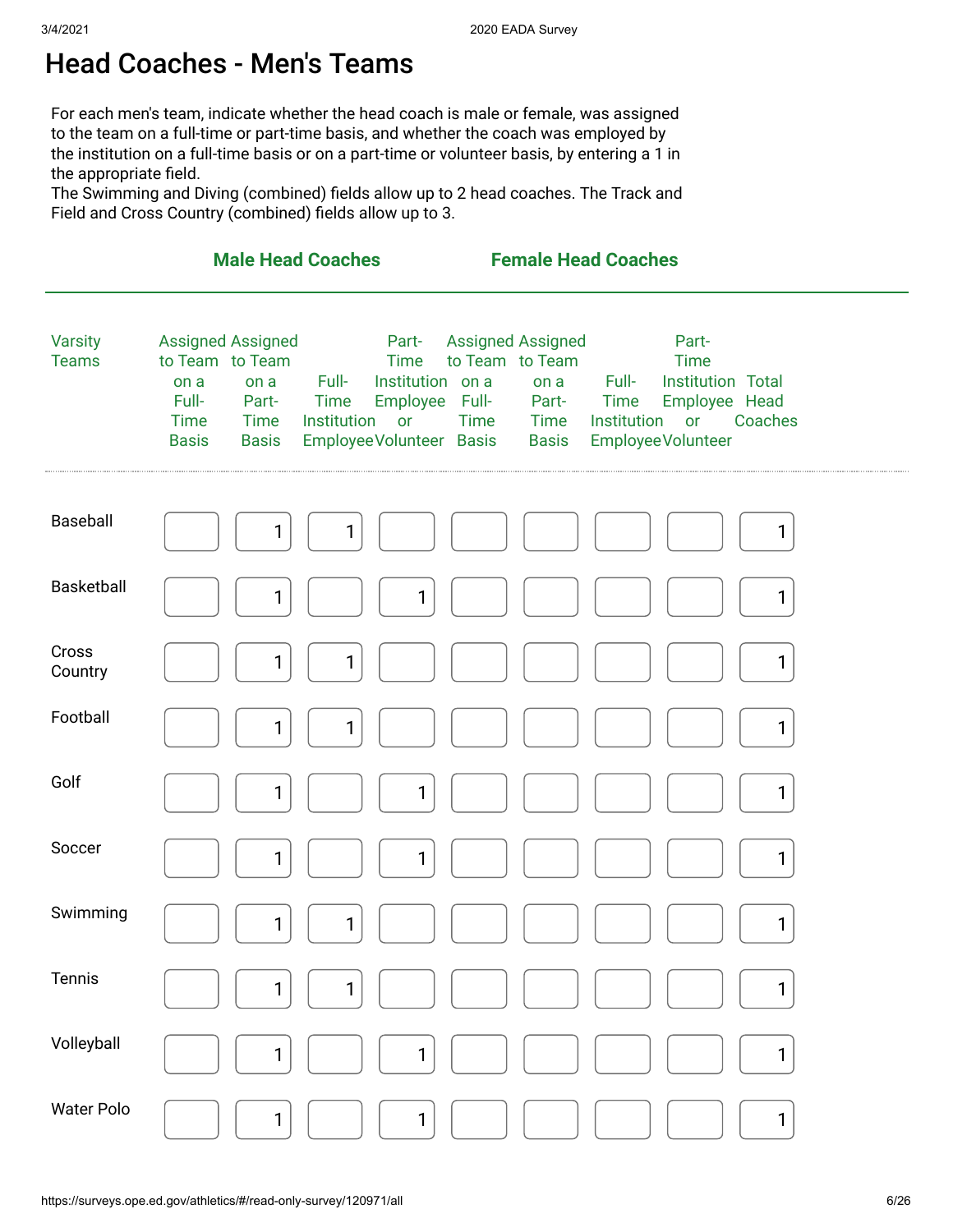3/4/2021 2020 EADA Survey



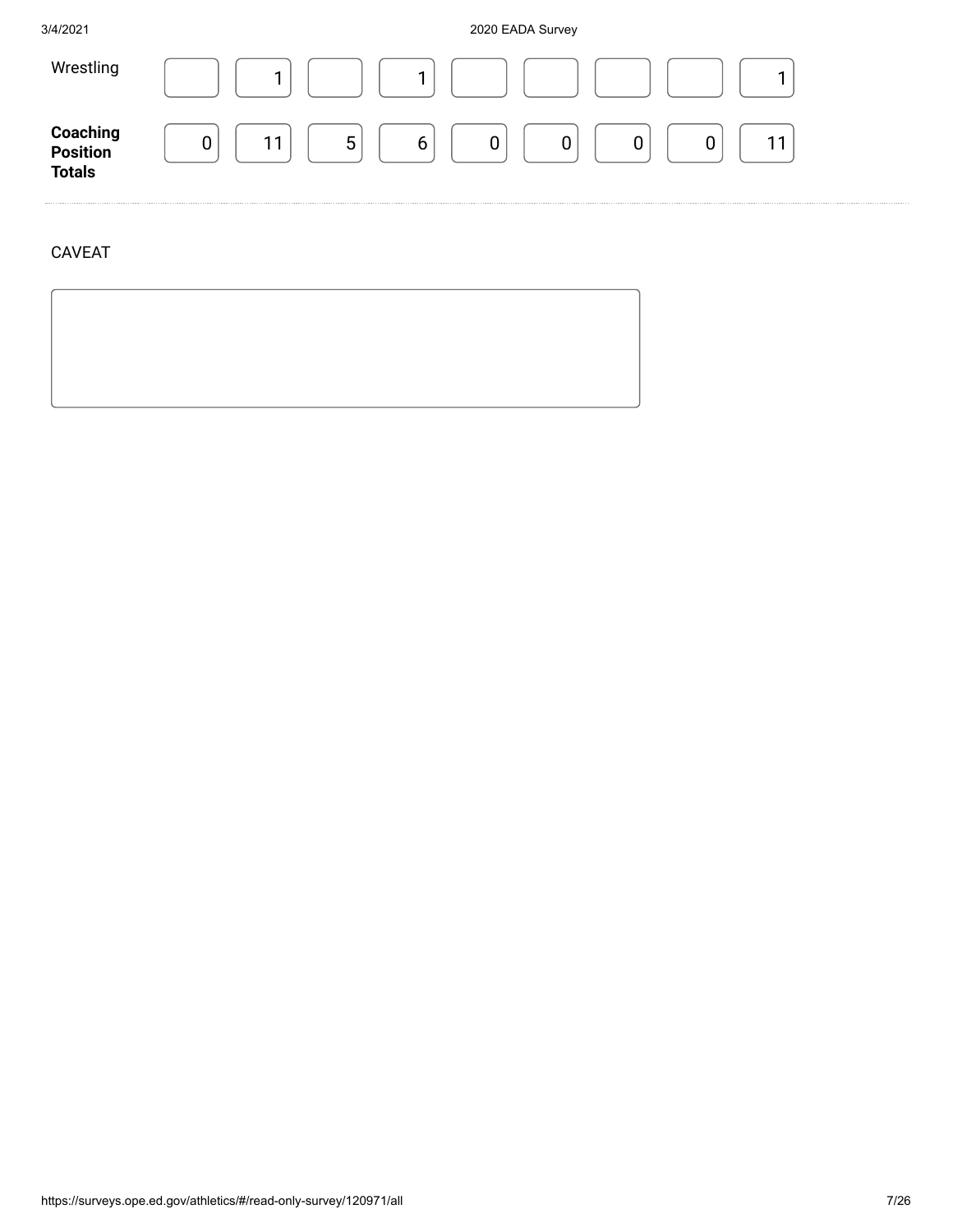#### Head Coaches - Women's Teams

For each women's team, indicate whether the head coach is male or female, was assigned to the team on a full-time or part-time basis, and whether the coach was employed by the institution on a full-time basis or on a part-time or volunteer basis, by entering a 1 in the appropriate field.

The Swimming and Diving (combined) fields allow up to 2 head coaches. The Track and Field and Cross Country (combined) fields allow up to 3.

|                                        |                                                                                                                                      | <b>Male Head Coaches</b>                                                                                                    | <b>Female Head Coaches</b>                                                                          |                                                                                                                                   |
|----------------------------------------|--------------------------------------------------------------------------------------------------------------------------------------|-----------------------------------------------------------------------------------------------------------------------------|-----------------------------------------------------------------------------------------------------|-----------------------------------------------------------------------------------------------------------------------------------|
| <b>Varsity</b><br><b>Teams</b>         | Assigned Assigned<br>to Team to Team<br>on a<br>on a<br>Full-<br>Part-<br><b>Time</b><br><b>Time</b><br><b>Basis</b><br><b>Basis</b> | Part-<br><b>Time</b><br>Full-<br>Institution on a<br>Employee Full-<br>Time<br>Institution<br>or<br>EmployeeVolunteer Basis | <b>Assigned Assigned</b><br>to Team to Team<br>on a<br>Part-<br><b>Time</b><br>Time<br><b>Basis</b> | Part-<br><b>Time</b><br>Institution Total<br>Full-<br>Time<br>Employee Head<br>Institution<br>Coaches<br>or<br>Employee Volunteer |
| Basketball                             |                                                                                                                                      |                                                                                                                             | 1                                                                                                   | 1<br>1                                                                                                                            |
| Beach<br>Volleyball                    | 1                                                                                                                                    | $\mathbf{1}$                                                                                                                |                                                                                                     | 1                                                                                                                                 |
| Cross<br>Country                       |                                                                                                                                      |                                                                                                                             | 1                                                                                                   | 1<br>$\mathbf{1}$                                                                                                                 |
| Golf                                   | 1                                                                                                                                    | $\mathbf{1}$                                                                                                                |                                                                                                     | 1                                                                                                                                 |
| Soccer                                 | 1                                                                                                                                    | $\mathbf{1}$                                                                                                                |                                                                                                     | 1                                                                                                                                 |
| Softball                               |                                                                                                                                      |                                                                                                                             | 1                                                                                                   | 1<br>$\mathbf{1}$                                                                                                                 |
| Swimming                               | 1                                                                                                                                    | 1                                                                                                                           |                                                                                                     | 1                                                                                                                                 |
| Tennis                                 |                                                                                                                                      |                                                                                                                             | 1                                                                                                   | 1<br>1                                                                                                                            |
| <b>Track and</b><br>Field<br>(Outdoor) |                                                                                                                                      |                                                                                                                             | 1                                                                                                   | 1<br>$\mathbf{1}$                                                                                                                 |
| Volleyball                             | 1                                                                                                                                    | $\mathbf{1}$                                                                                                                |                                                                                                     | 1                                                                                                                                 |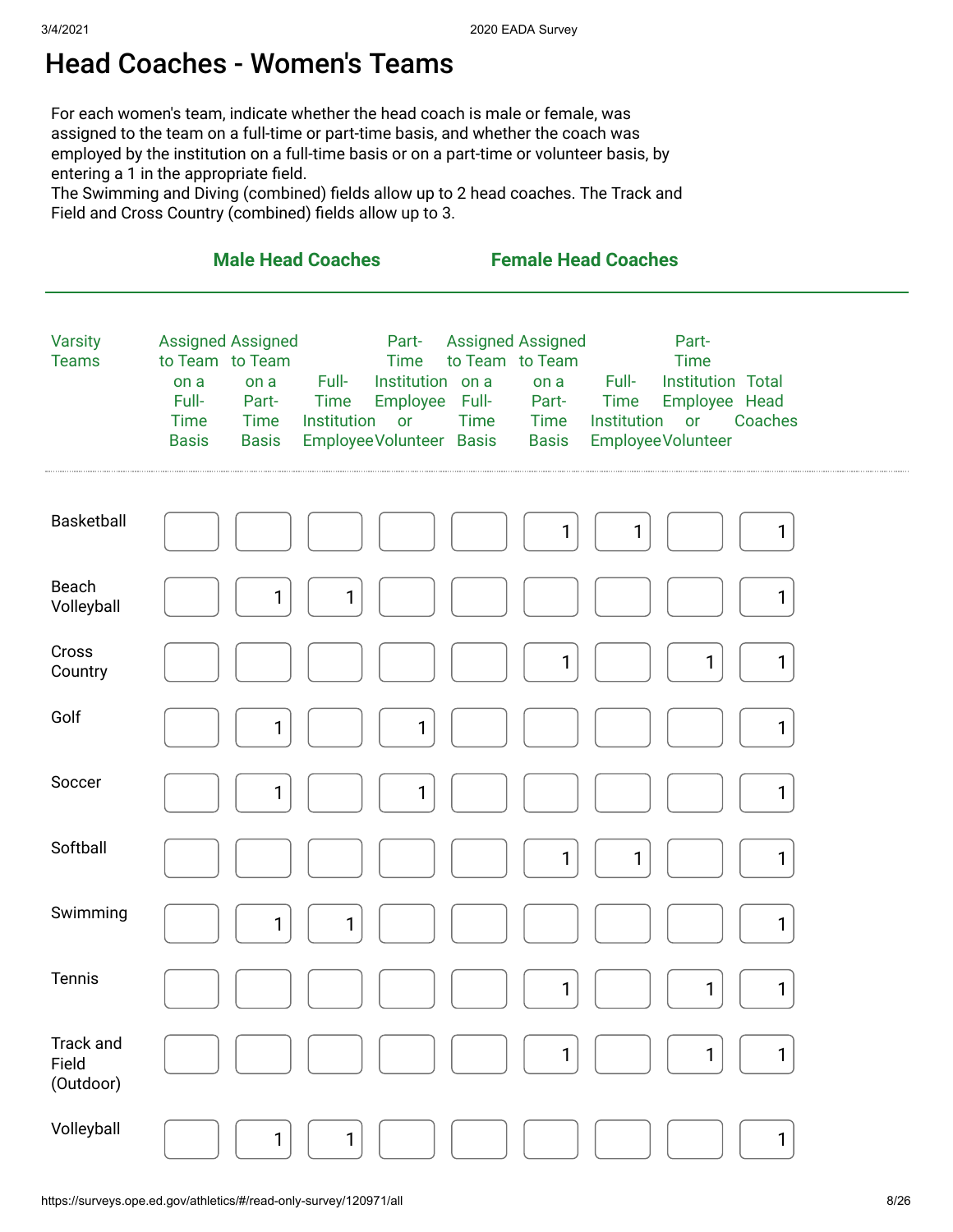3/4/2021 2020 EADA Survey



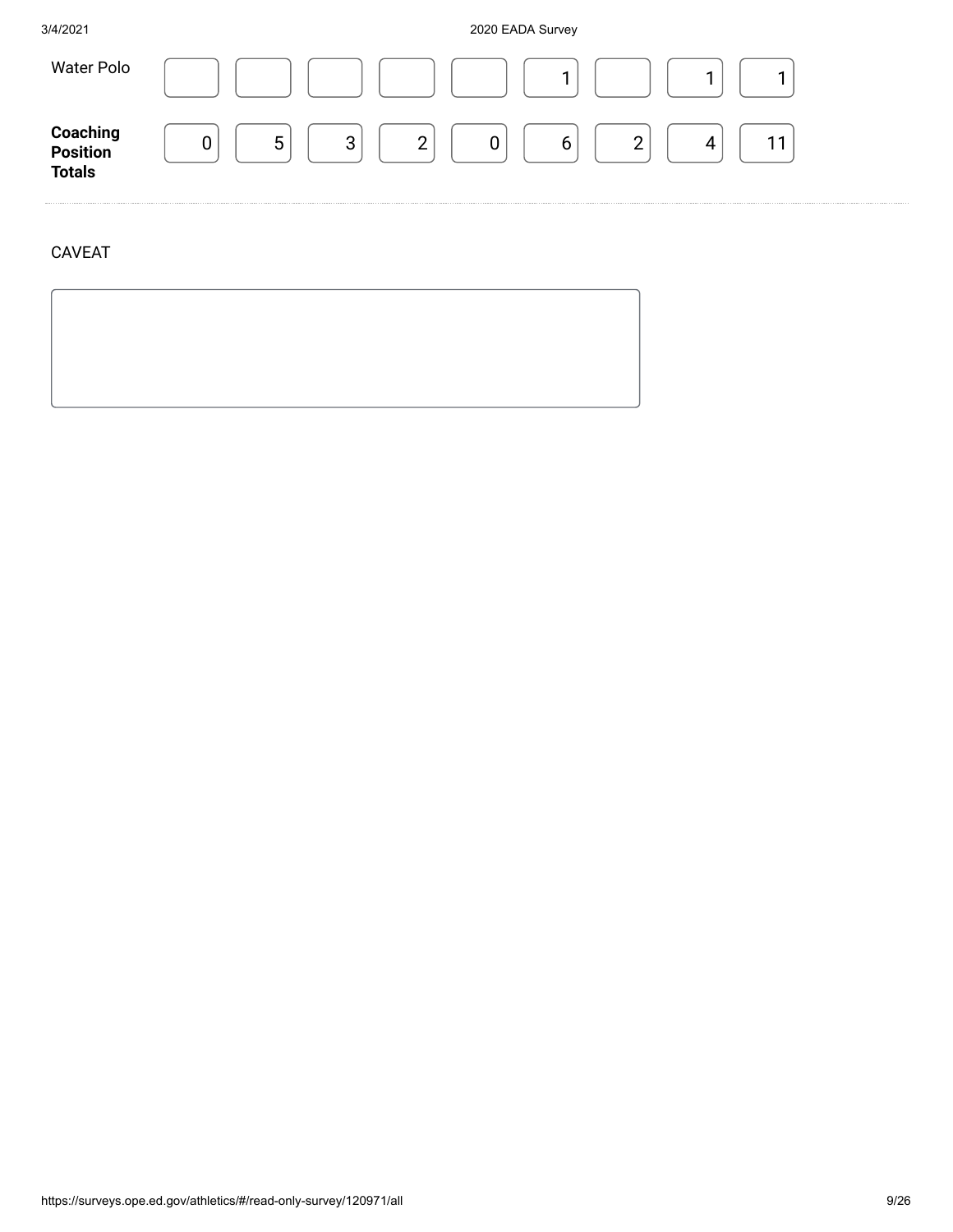# Head Coaches' Salaries - Men's and Women's Teams

Enter only salaries and bonuses that your institution pays head coaches as compensation for coaching. Do not include benefits on this screen. Do not include volunteer coaches in calculating the average salary and the Full-Time Equivalent (FTE) Total.

For help calculating the FTE total click on the Instructions link on this screen.

| <b>Men's Teams Women's</b> | <b>Teams</b> |
|----------------------------|--------------|
|                            |              |

| Average Annual Institutional Salary per Head Coaching<br>Position<br>(for coaching duties only)                      | 20,376<br>21,223 |
|----------------------------------------------------------------------------------------------------------------------|------------------|
| Number of Head Coaching Positions Used to Calculate<br>the Average                                                   | 11               |
| Number of Volunteer Head Coaching Positions<br>(Do not include these coaches in your salary or FTE<br>calculations.) |                  |
| Average Annual Institutional Salary per Full-time<br>equivalent (FTE)                                                | 46,691<br>44,827 |
| Sum of Full-Time Equivalent (FTE) Positions Used to<br>Calculate the Average                                         | 5.00<br>5.00     |

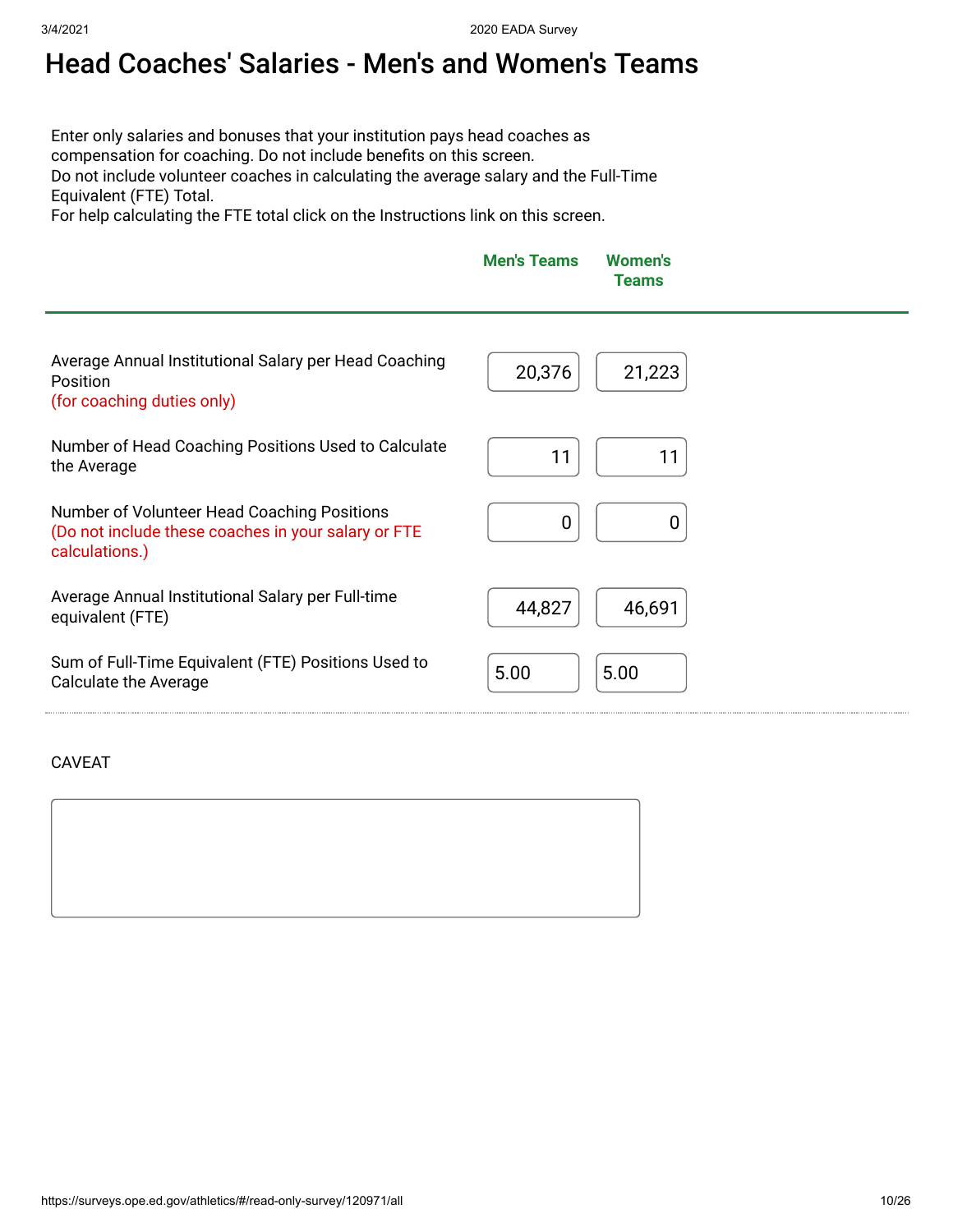#### Assistant Coaches - Men's Teams

For each men's team, indicate whether the assistant coach is male or female, was assigned to the team on a full-time or part-time basis, and whether the coach was employed by the institution on a full-time basis or on a part-time or volunteer basis, by entering a 1 in the appropriate field.

|                                |                                                                                             |                | <b>Male Assistant Coaches</b> |                                                                             |                                                                      |                                          | <b>Female Assistant Coaches</b> |                                                                                                    |                                      |  |
|--------------------------------|---------------------------------------------------------------------------------------------|----------------|-------------------------------|-----------------------------------------------------------------------------|----------------------------------------------------------------------|------------------------------------------|---------------------------------|----------------------------------------------------------------------------------------------------|--------------------------------------|--|
| <b>Varsity</b><br><b>Teams</b> | <b>Assigned Assigned</b><br>to Team to Team<br>on a<br>Full-<br><b>Time</b><br><b>Basis</b> | on a<br>Part-  | Time Institution              | Full- Institution<br>Time Employee<br><b>or</b><br>Basis Employee Volunteer | Time to Team to Team<br>on a<br>Full-<br><b>Time</b><br><b>Basis</b> | Part- Assigned Assigned<br>on a<br>Part- | Time Institution                | Part-<br><b>Time</b><br>Full- Institution<br>Time Employee<br>or<br><b>Basis EmployeeVolunteer</b> | <b>Total</b><br>Assistant<br>Coaches |  |
| Baseball                       |                                                                                             | 4              |                               | $\overline{4}$                                                              |                                                                      |                                          |                                 |                                                                                                    | 4                                    |  |
| Basketball                     |                                                                                             | $\sqrt{3}$     |                               | $\mathbf{3}$                                                                |                                                                      |                                          |                                 |                                                                                                    | 3                                    |  |
| Cross<br>Country               |                                                                                             | 1              |                               | 1                                                                           |                                                                      |                                          |                                 |                                                                                                    | 1                                    |  |
| Football                       |                                                                                             | 9              | $\mathbf{2}$                  | 7                                                                           |                                                                      |                                          |                                 |                                                                                                    | 9                                    |  |
| Golf                           |                                                                                             | 1              |                               | 1                                                                           |                                                                      |                                          |                                 |                                                                                                    | 1                                    |  |
| Soccer                         |                                                                                             | $\overline{2}$ |                               | $\overline{2}$                                                              |                                                                      |                                          |                                 |                                                                                                    | $\overline{2}$                       |  |
| Swimming                       |                                                                                             | 1              |                               | 1                                                                           |                                                                      |                                          |                                 |                                                                                                    | 1                                    |  |
| Tennis                         |                                                                                             | $\pmb{0}$      |                               |                                                                             |                                                                      |                                          |                                 |                                                                                                    | 0                                    |  |
| Volleyball                     |                                                                                             | 1              |                               | 1                                                                           |                                                                      |                                          |                                 |                                                                                                    | $\mathbf{1}$                         |  |
| <b>Water Polo</b>              |                                                                                             | 1              |                               | 1                                                                           |                                                                      |                                          |                                 |                                                                                                    | 1                                    |  |
| Wrestling                      |                                                                                             | 1              |                               | 1                                                                           |                                                                      |                                          |                                 |                                                                                                    | 1                                    |  |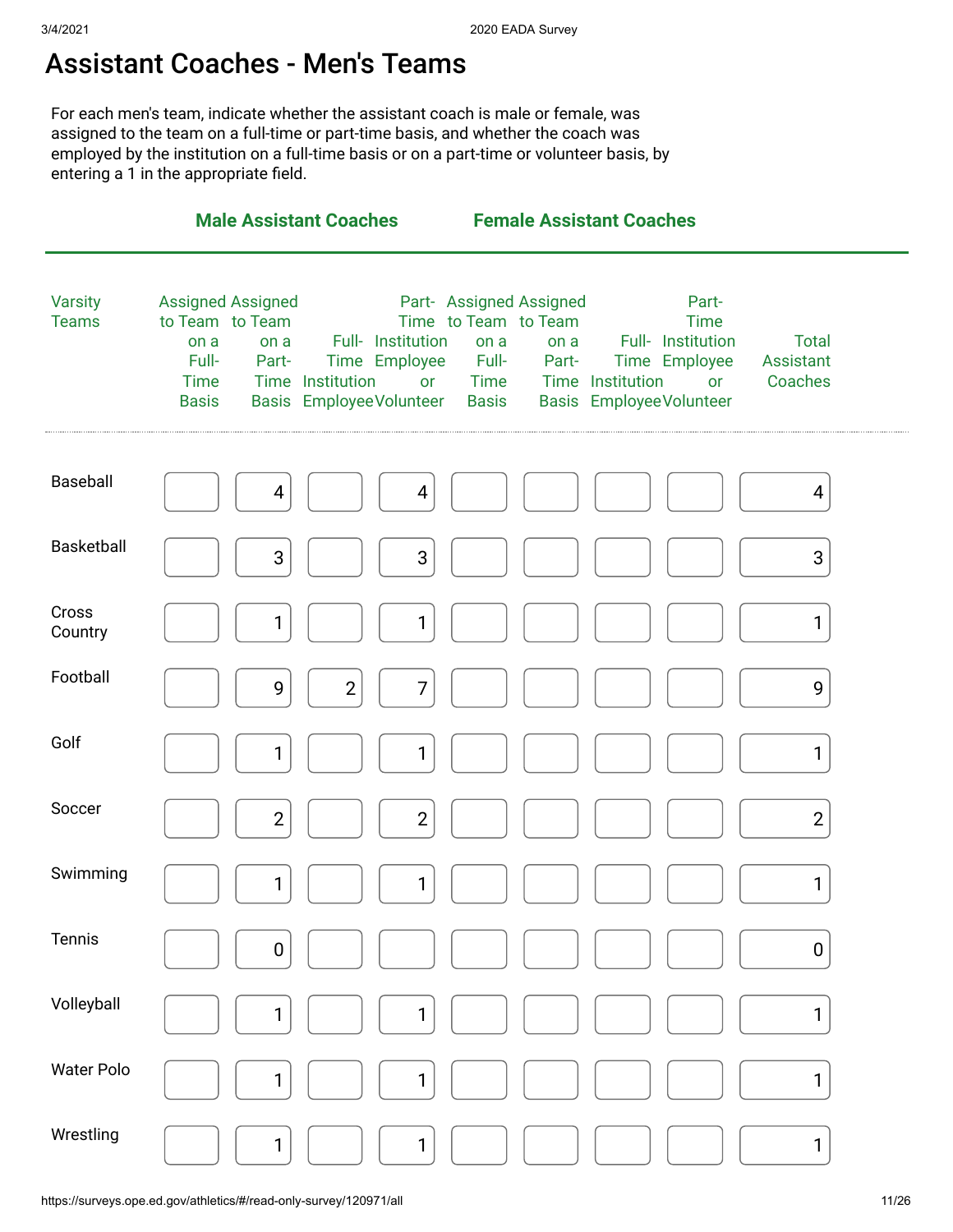| 3/4/2021                              | 2020 EADA Survey                                                                  |    |  |  |  |  |
|---------------------------------------|-----------------------------------------------------------------------------------|----|--|--|--|--|
| Coaching<br>Position<br><b>Totals</b> | 24<br>22<br>$\overline{2}$<br>$\boldsymbol{0}$<br>$\boldsymbol{0}$<br>0<br>0<br>0 | 24 |  |  |  |  |
| <b>CAVEAT</b>                         |                                                                                   |    |  |  |  |  |
|                                       |                                                                                   |    |  |  |  |  |
|                                       |                                                                                   |    |  |  |  |  |
|                                       |                                                                                   |    |  |  |  |  |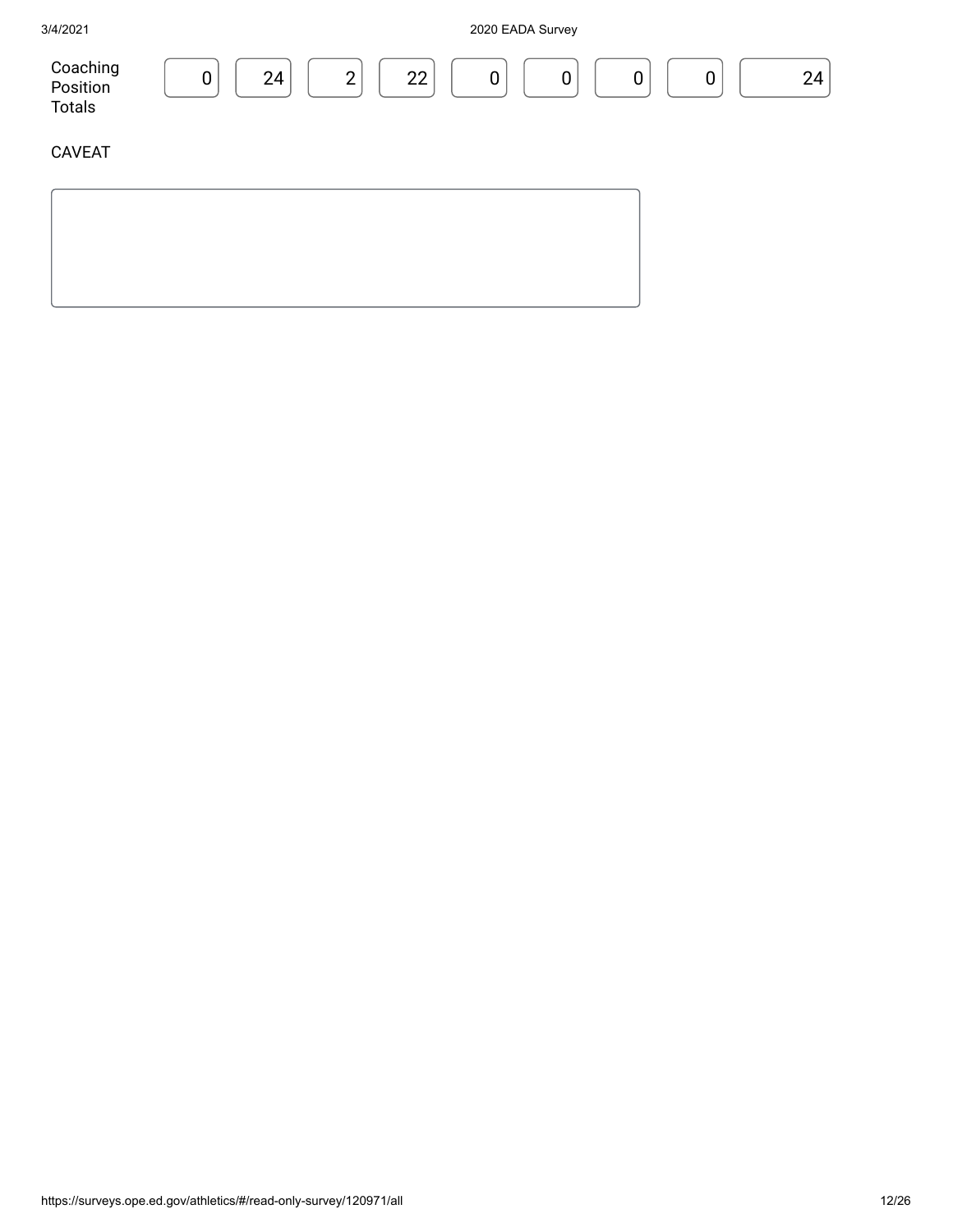#### Assistant Coaches - Women's Teams

For each women's team, indicate whether the assistant coach is male or female, was assigned to the team on a full-time or part-time basis, and whether the coach was employed by the institution on a full-time basis or on a part-time or volunteer basis, by entering a 1 in the appropriate field.

|                                 | <b>Male Assistant Coaches</b>                                                                                                                                                                                  | <b>Female Assistant Coaches</b>                                                                                                                                                                                                                                                           |  |
|---------------------------------|----------------------------------------------------------------------------------------------------------------------------------------------------------------------------------------------------------------|-------------------------------------------------------------------------------------------------------------------------------------------------------------------------------------------------------------------------------------------------------------------------------------------|--|
| <b>Varsity</b><br><b>Teams</b>  | <b>Assigned Assigned</b><br>to Team to Team<br>Full- Institution<br>on a<br>on a<br>Full-<br>Time Employee<br>Part-<br>Time Institution<br><b>Time</b><br>or<br><b>Basis EmployeeVolunteer</b><br><b>Basis</b> | Part- Assigned Assigned<br>Part-<br>Time to Team to Team<br><b>Time</b><br>Full- Institution<br><b>Total</b><br>on a<br>on a<br>Full-<br>Time Employee<br><b>Assistant</b><br>Part-<br><b>Time</b><br>Time Institution<br>Coaches<br>or<br><b>Basis EmployeeVolunteer</b><br><b>Basis</b> |  |
| <b>Basketball</b>               | $\overline{2}$<br>$\overline{2}$                                                                                                                                                                               | 3<br>1<br>1                                                                                                                                                                                                                                                                               |  |
| Beach<br>Volleyball             |                                                                                                                                                                                                                | 1<br>1<br>1                                                                                                                                                                                                                                                                               |  |
| Cross<br>Country                | 1<br>1                                                                                                                                                                                                         | $\overline{2}$<br>1<br>1                                                                                                                                                                                                                                                                  |  |
| Golf                            | 1<br>1                                                                                                                                                                                                         | 1                                                                                                                                                                                                                                                                                         |  |
| Soccer                          | 1<br>1                                                                                                                                                                                                         | 1                                                                                                                                                                                                                                                                                         |  |
| Softball                        | 1<br>1                                                                                                                                                                                                         | $\mathbf{2}$<br>$\overline{2}$<br>3                                                                                                                                                                                                                                                       |  |
| Swimming                        | 1<br>1                                                                                                                                                                                                         | 1                                                                                                                                                                                                                                                                                         |  |
| Tennis                          |                                                                                                                                                                                                                | 0                                                                                                                                                                                                                                                                                         |  |
| Track and<br>Field<br>(Outdoor) | 1<br>1                                                                                                                                                                                                         | 1<br>$\overline{2}$<br>1                                                                                                                                                                                                                                                                  |  |
| Volleyball                      |                                                                                                                                                                                                                | 1<br>1<br>1                                                                                                                                                                                                                                                                               |  |
| <b>Water Polo</b>               |                                                                                                                                                                                                                | 1<br>1<br>1                                                                                                                                                                                                                                                                               |  |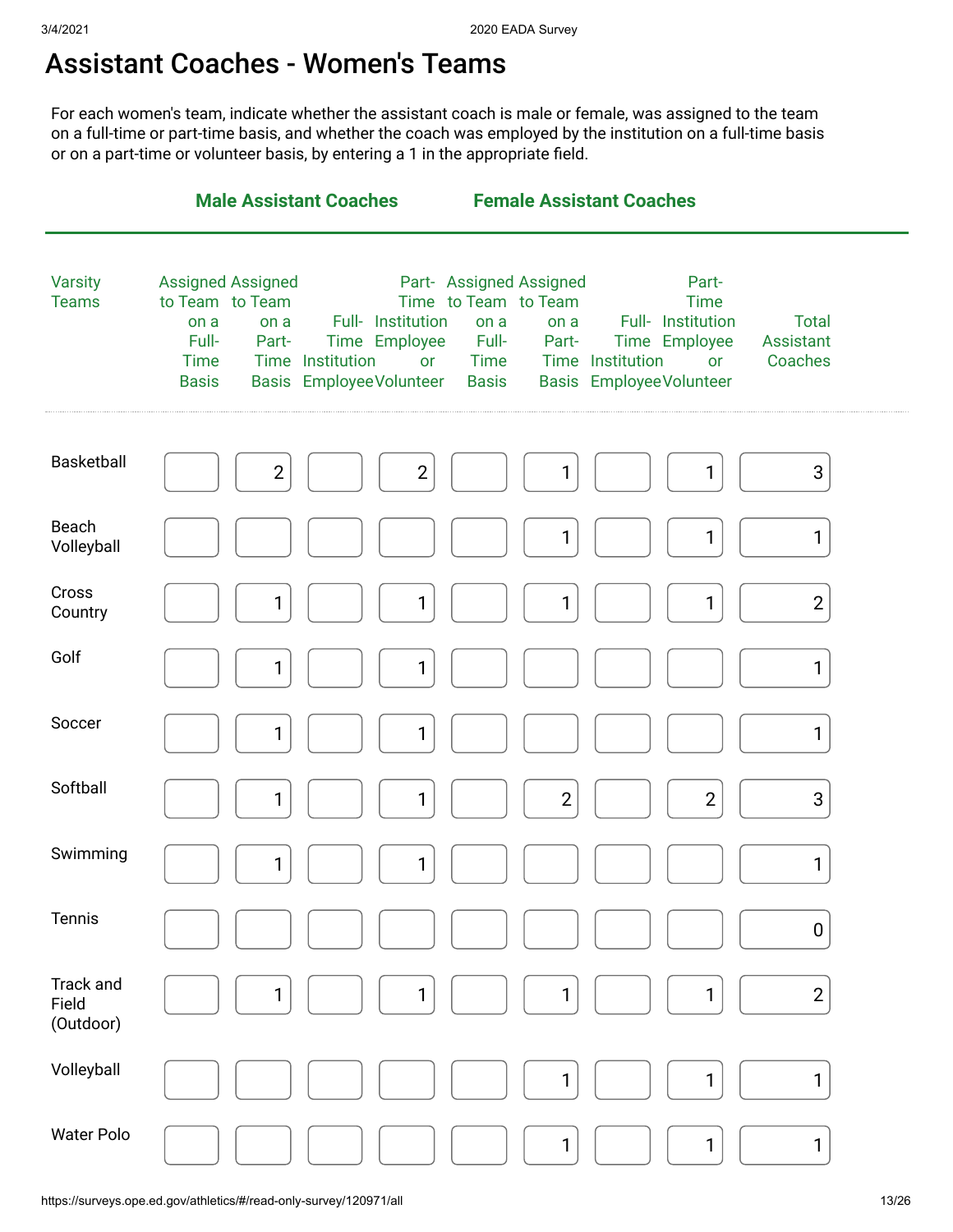| 3/4/2021                       | 2020 EADA Survey                                                                   |
|--------------------------------|------------------------------------------------------------------------------------|
| Coaching<br>Position<br>Totals | 16<br>8<br>8<br>$\mathbf 0$<br>8<br>8<br>$\mathbf 0$<br>$\mathbf 0$<br>$\mathbf 0$ |
| <b>CAVEAT</b>                  |                                                                                    |
|                                |                                                                                    |
|                                |                                                                                    |
|                                |                                                                                    |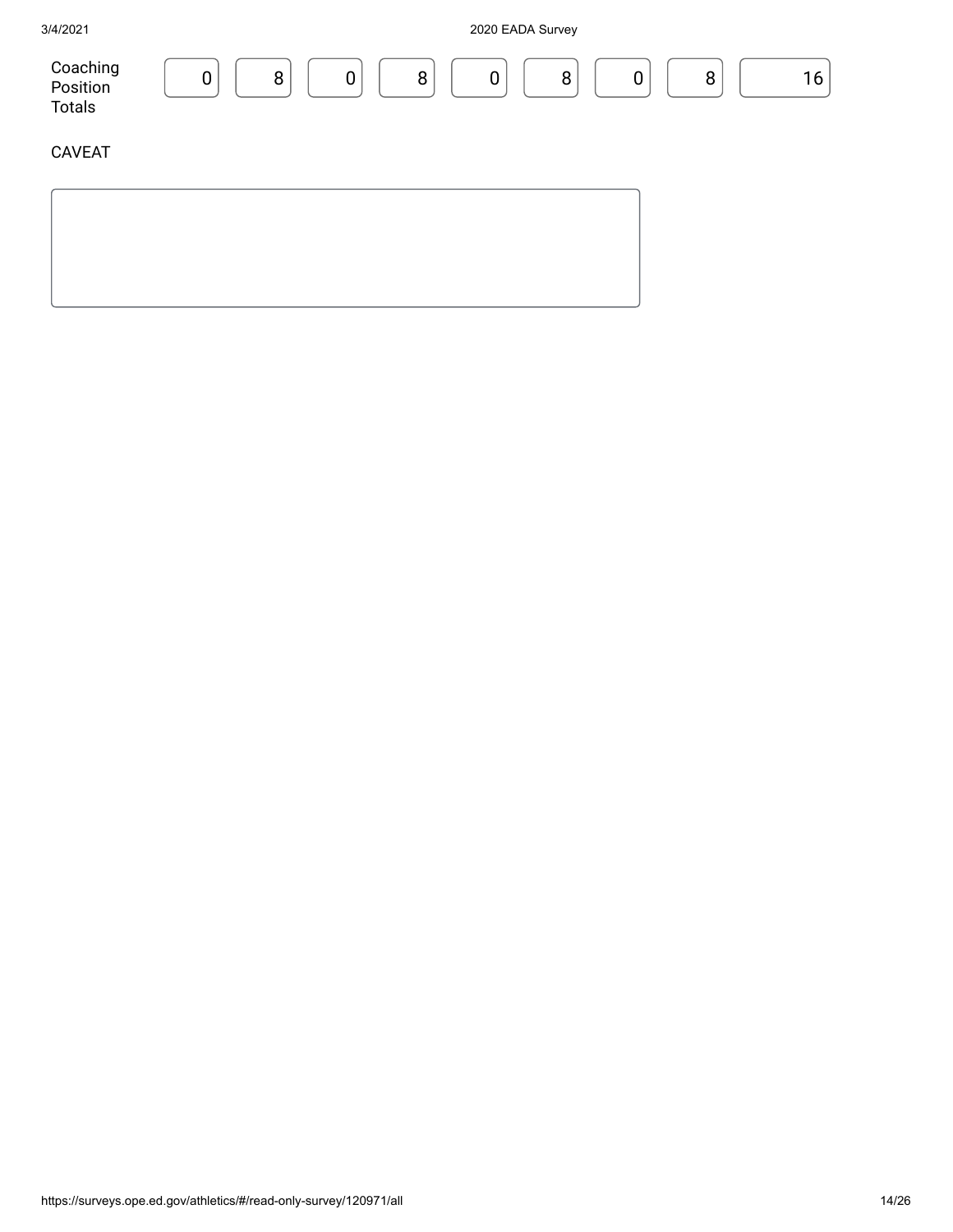# Assistant Coaches' Salaries - Men's and Women's Teams

Enter only salaries and bonuses that your institution pays assistant coaches as compensation for coaching. Do not include benefits on this screen. Do not include volunteer coaches in calculating the average salary and the Full-Time Equivalent (FTE) Total.

For help calculating the FTE total click on the Instructions link on this screen.

| <b>Men's Teams</b> | <b>Women's</b><br><b>Teams</b> |
|--------------------|--------------------------------|
|                    |                                |

| Average Annual Institutional Salary per Assistant<br><b>Coaching Position</b><br>(for coaching duties only)               | 2,898<br>2,269 |
|---------------------------------------------------------------------------------------------------------------------------|----------------|
| Number of Assistant Coaching Positions Used to                                                                            | 23             |
| Calculate the Average                                                                                                     | 13             |
| Number of Volunteer Assistant Coaching Positions<br>(Do not include these coaches in your salary or FTE<br>calculations.) | 3              |
| Average Annual Institutional Salary per Full-time                                                                         | 16,023         |
| equivalent (FTE)                                                                                                          | 15,944         |
| Sum of Full-Time Equivalent (FTE) Positions Used to                                                                       | 4.16           |
| <b>Calculate the Average</b>                                                                                              | 1.85           |

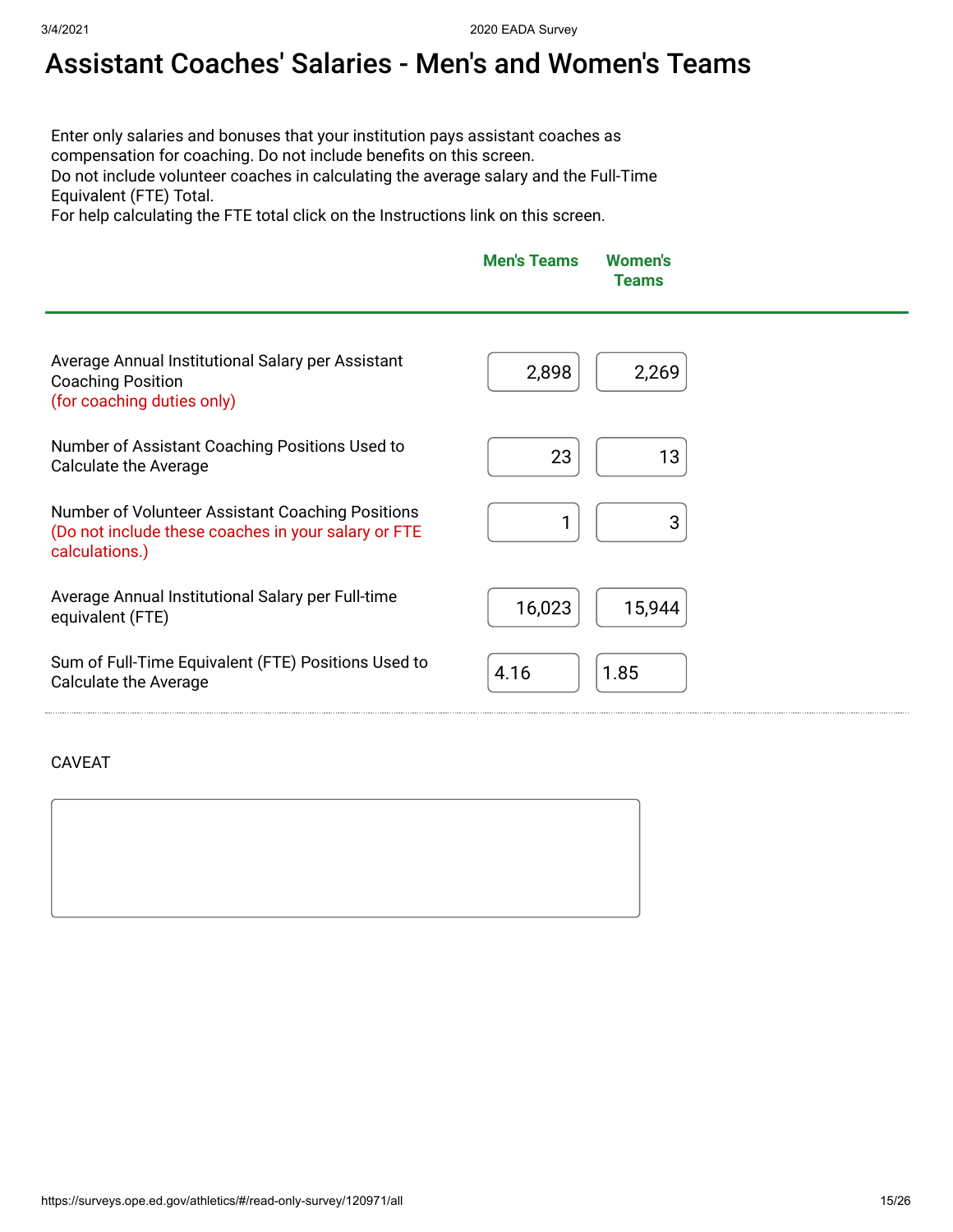### Athletically Related Student Aid - Men's and Women's Teams

Athletically related student aid is any scholarship, grant, or other form of financial assistance, offered by an institution, the terms of which require the recipient to participate in a program of intercollegiate athletics at the institution. Other student aid, of which a student-athlete simply happens to be the recipient, is not athletically related student aid. If you do not have any aid to report, enter a 0.

|                 | <b>Men's Teams</b> | <b>Women's Teams</b> | <b>Total</b> |
|-----------------|--------------------|----------------------|--------------|
| Amount of Aid   | 0                  |                      |              |
| Ratio (percent) | 0                  | 0                    | 100%         |

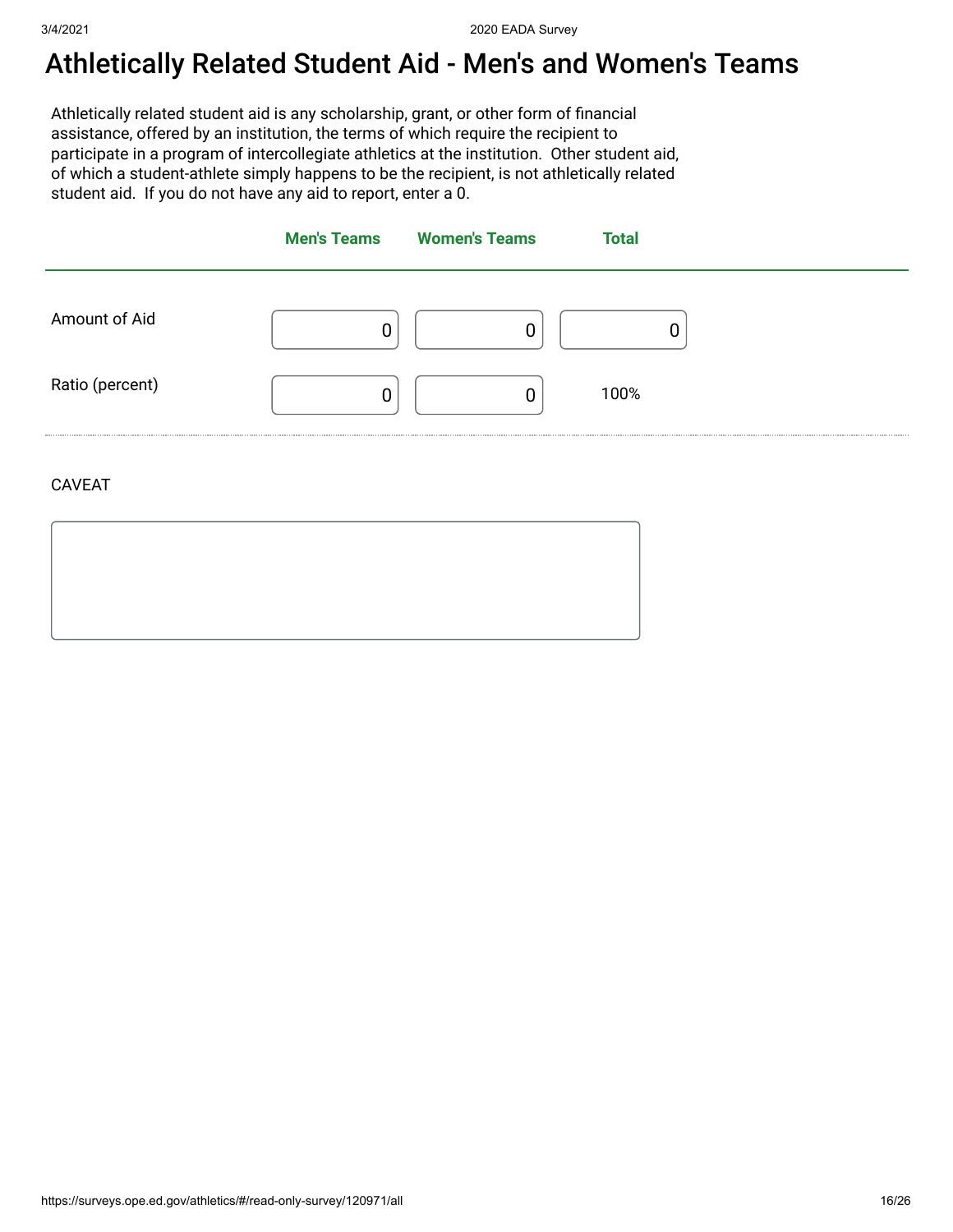# Recruiting Expenses - Men's and Women's Teams

Recruiting expenses are all expenses an institution incurs attributable to recruiting activities. This includes, but is not limited to, expenses for lodging, meals, telephone use, and transportation (including vehicles used for recruiting purposes) for both recruits and personnel engaged in recruiting, and other expenses for official and unofficial visits, and all other expenses related to recruiting. If you do not have any recruiting expenses to report, enter a 0.

|               | <b>Men's Teams</b> Women's Teams | <b>Total</b> |
|---------------|----------------------------------|--------------|
| Total         |                                  |              |
| <b>CAVEAT</b> |                                  |              |
|               |                                  |              |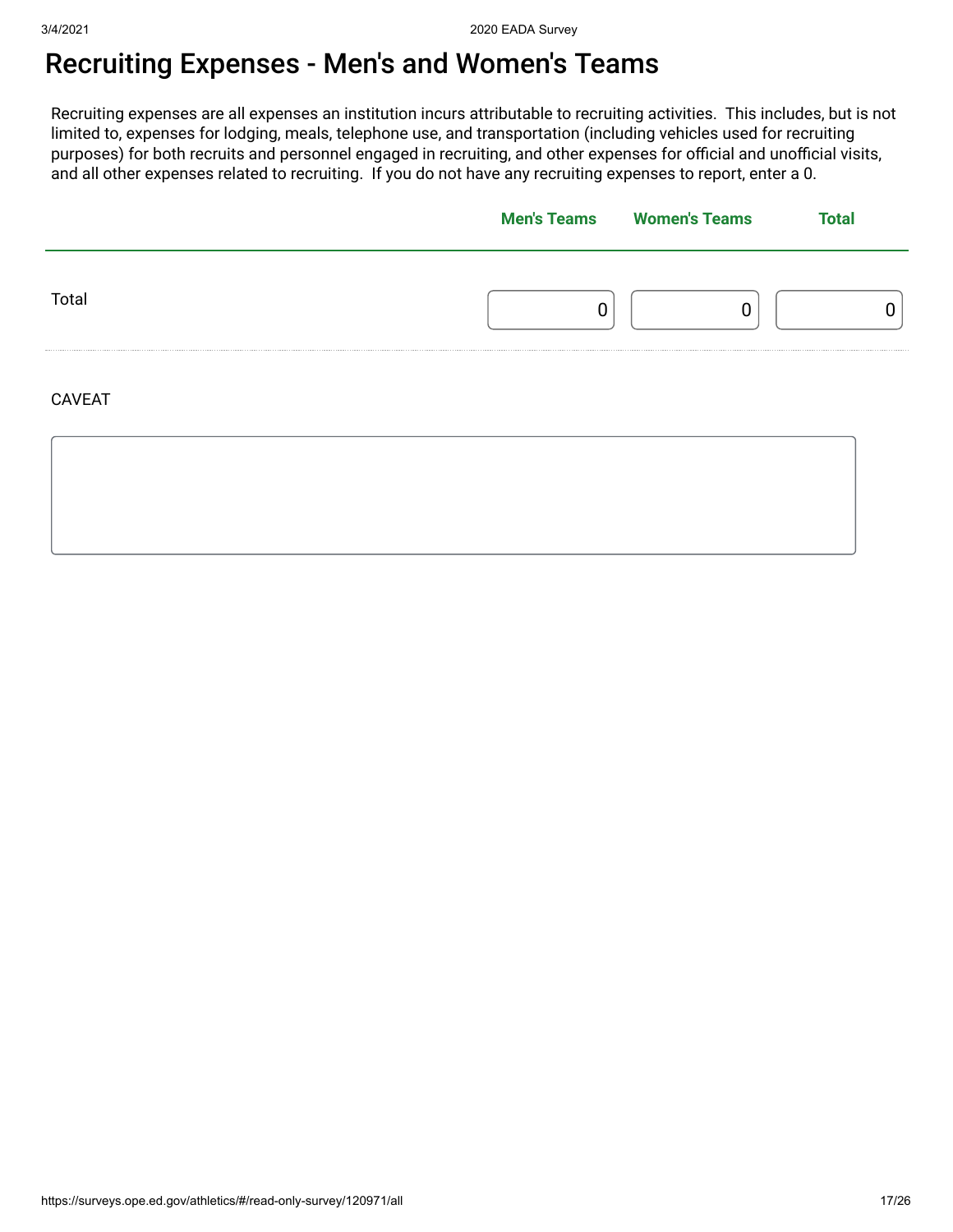## Operating (Game-Day) Expenses - Men's and Women's Teams by Team

Operating expenses are all expenses an institution incurs attributable to home, away, and neutral-site intercollegiate athletic contests (commonly known as "game-day expenses"), for (A) Lodging, meals, transportation, uniforms, and equipment for coaches, team members, support staff (including, but not limited to team managers and trainers), and others; and (B) Officials.

For a sport with a men's team and a women's team that have a combined budget, click [here](https://surveys.ope.ed.gov/athletics2k20/wwwroot/documents/inst_1.pdf) for special instructions. Report actual numbers, not budgeted or estimated numbers. Please do not round beyond the next dollar.

|                                | <b>Men's Teams</b> |                                                    |                | <b>Women's Teams</b>    |                                                    |                |                                                     |
|--------------------------------|--------------------|----------------------------------------------------|----------------|-------------------------|----------------------------------------------------|----------------|-----------------------------------------------------|
| <b>Varsity</b><br><b>Teams</b> | Participants       | Operating<br><b>Expenses</b><br>per<br>Participant | <b>By Team</b> | Participants            | Operating<br><b>Expenses</b><br>per<br>Participant | <b>By Team</b> | <b>Total</b><br><b>Operating</b><br><b>Expenses</b> |
| Basketball                     | 20                 | 762                                                | 15,240         | 24                      | 722                                                | 17,333         | 32,573                                              |
| Football                       | 80                 | 995                                                | 79,568         |                         |                                                    |                | 79,568                                              |
| Baseball                       | 35                 | 768                                                | 26,875         |                         |                                                    |                | 26,875                                              |
| Beach<br>Volleyball            |                    |                                                    |                | 13                      | 426                                                | 5,535          | 5,535                                               |
| Cross<br>Country               | 12                 | 484                                                | 5,810          | 15                      | 310                                                | 4,649          | 10,459                                              |
| Golf                           | 14                 | 140                                                | 1,953          | $\overline{\mathbf{4}}$ | 376                                                | 1,502          | 3,455                                               |
| Soccer                         | 32                 | 398                                                | 12,724         | 29                      | 319                                                | 9,237          | 21,961                                              |
| Softball                       |                    |                                                    |                | 19                      | 650                                                | 12,350         | 12,350                                              |
| Swimming                       | 12                 | 223                                                | 2,679          | $6\,$                   | 379                                                | 2,274          | 4,953                                               |
| Tennis                         | 9                  | 312                                                | 2,808          | $6\,$                   | 466                                                | 2,798          | 5,606                                               |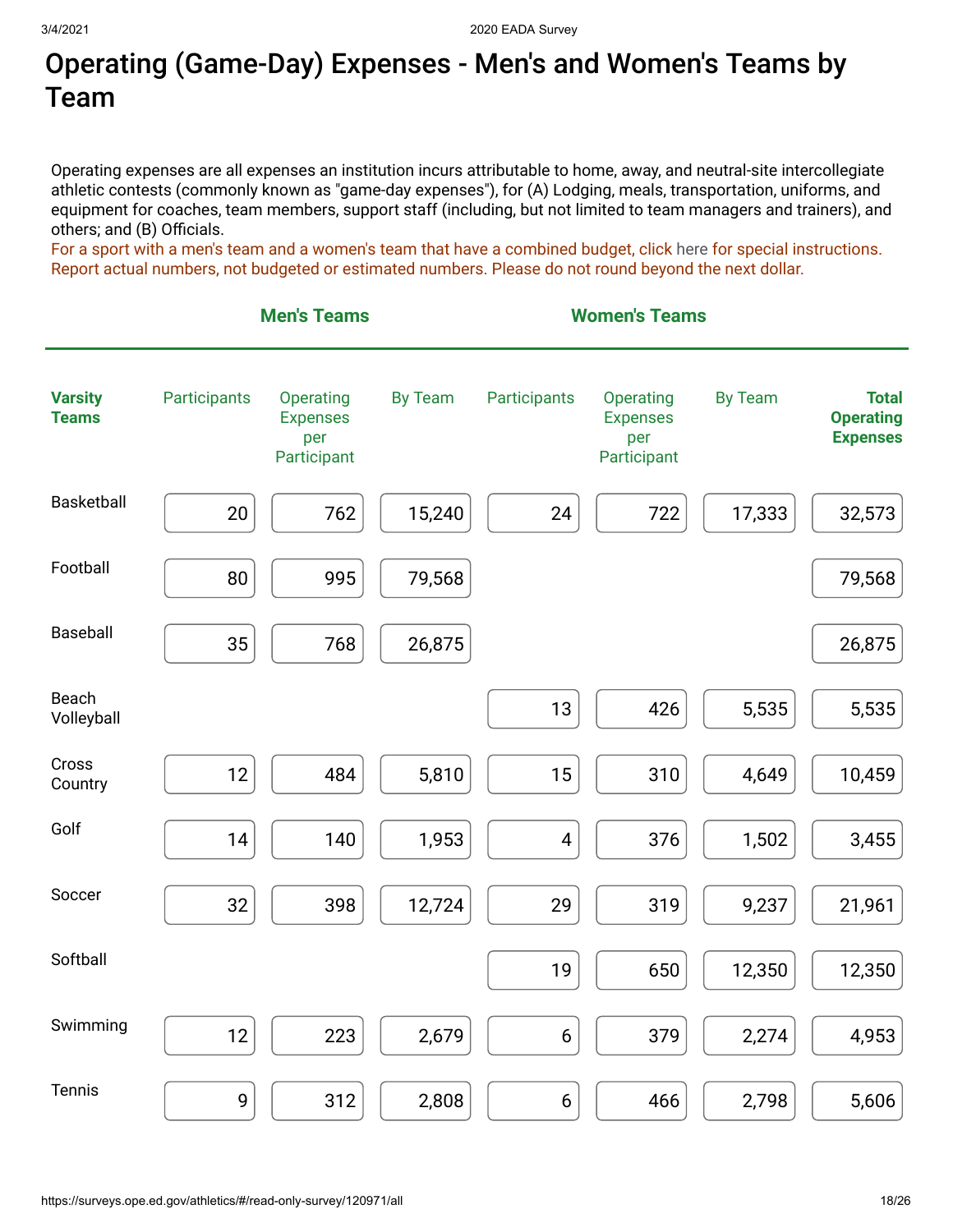| Track and<br>Field<br>(Outdoor)                                                                    |     |     |         | 25  | 318 | 7,954  | 7,954   |
|----------------------------------------------------------------------------------------------------|-----|-----|---------|-----|-----|--------|---------|
| Volleyball                                                                                         | 16  | 429 | 6,857   | 17  | 663 | 11,275 | 18,132  |
| <b>Water Polo</b>                                                                                  | 20  | 282 | 5,638   | 11  | 623 | 6,857  | 12,495  |
| Wrestling                                                                                          | 20  | 512 | 10,245  |     |     |        | 10,245  |
| <b>Total</b><br><b>Operating</b><br><b>Expenses</b><br>Men's and<br><b>Women's</b><br><b>Teams</b> | 270 |     | 170,397 | 169 |     | 81,764 | 252,161 |

#### CAVEAT

Due to Covid 19, the following teams had their season reduced by approximately 50%: Men's: Baseball, Golf, Swimming, Tennis, Volleyball Women's: Beach Volleyball, Softball, Track and Field, Swimming, Tennis

3/4/2021 2020 EADA Survey

**Note: This screen is for game-day expenses only.**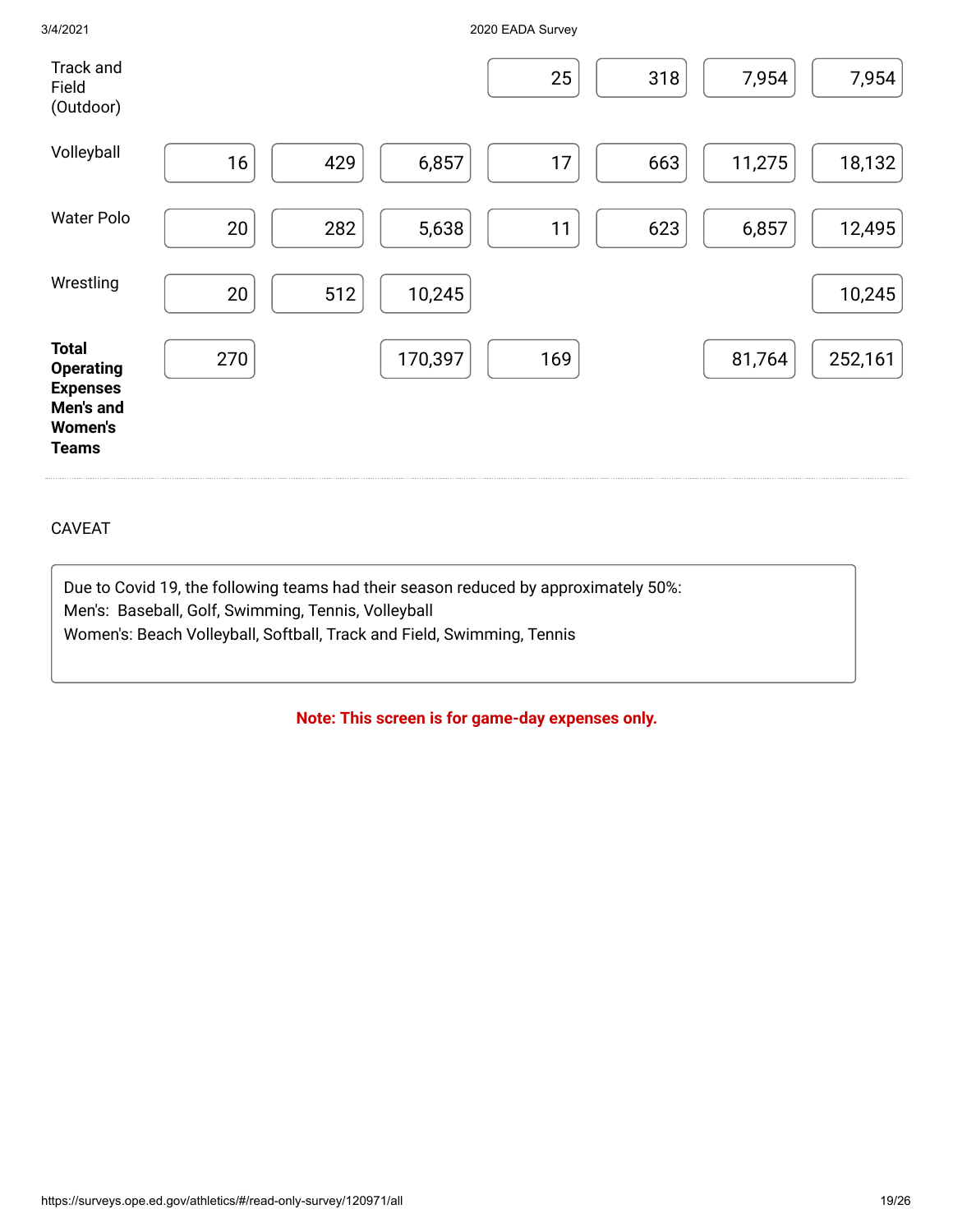## Total Expenses - Men's and Women's Teams

Enter all expenses attributable to intercollegiate athletic activities. This includes appearance guarantees and options, athletically related student aid, contract services, equipment, fundraising activities, operating expenses, promotional activities, recruiting expenses, salaries and benefits, supplies, travel, and any other expenses attributable to intercollegiate athletic activities.

Report actual numbers, not budgeted or estimated numbers. Please do not round beyond the next dollar.

| <b>Varsity Teams</b>      | <b>Men's Teams</b> | <b>Women's Teams</b> | <b>Total</b> |
|---------------------------|--------------------|----------------------|--------------|
| Basketball                |                    |                      |              |
|                           | 38,411             | 43,574               | 81,985       |
| Football                  | 192,102            |                      | 192,102      |
| Baseball                  | 35,264             |                      | 35,264       |
| <b>Beach Volleyball</b>   |                    | 47,384               | 47,384       |
| <b>Cross Country</b>      | 12,961             | 14,257               | 27,218       |
| Golf                      | 26,514             | 28,046               | 54,560       |
| Soccer                    | 26,874             | 24,370               | 51,244       |
| Softball                  |                    | 52,061               | 52,061       |
| Swimming                  | 25,973             | 24,173               | 50,146       |
| Tennis                    | 42,152             | 28,880               | 71,032       |
| Track and Field (Outdoor) |                    | 27,433               | 27,433       |
| Volleyball                | 22,605             | 37,621               | 60,226       |
| <b>Water Polo</b>         | 23,774             | 22,628               | 46,402       |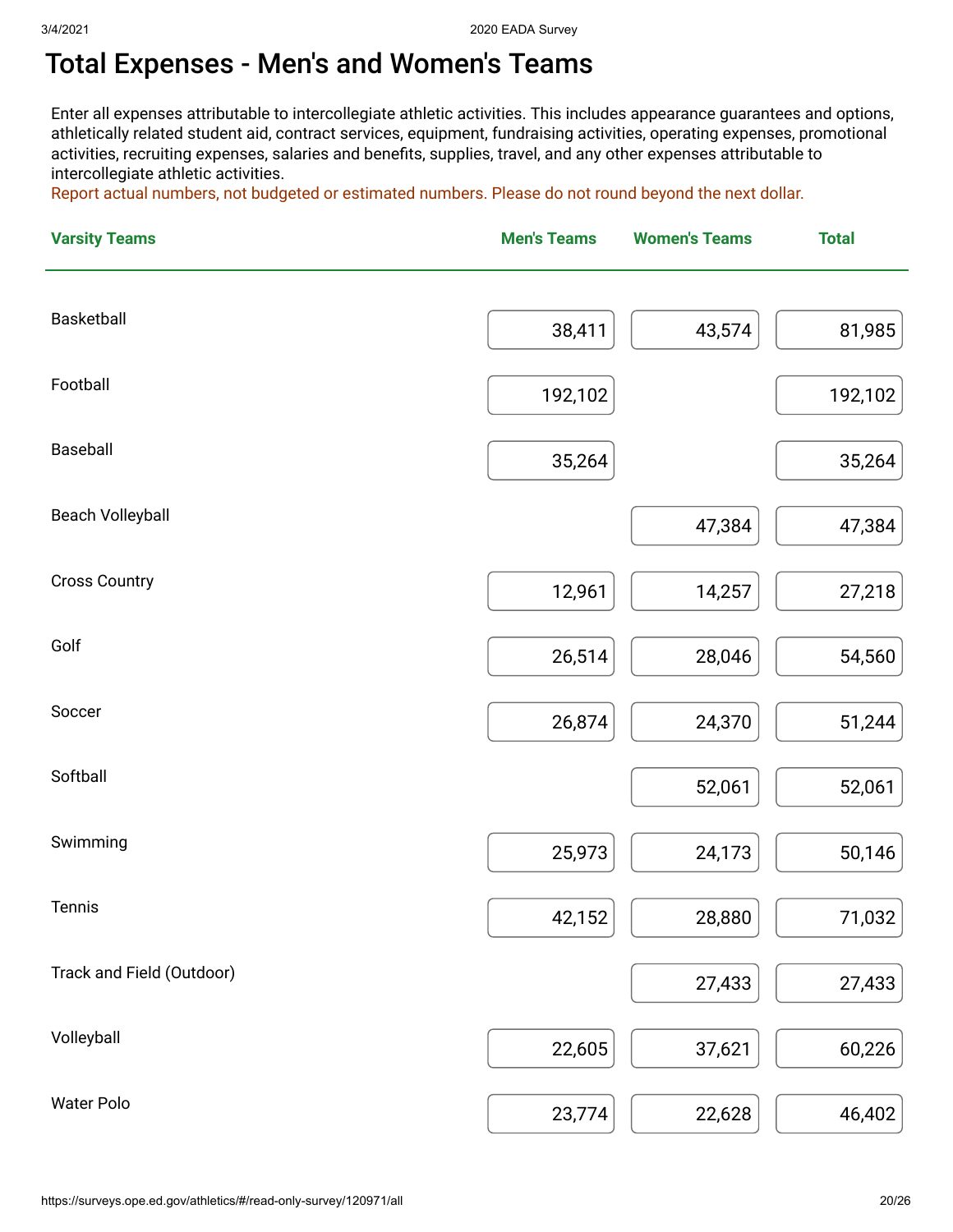| 3/4/2021                                                                                     | 2020 EADA Survey |         |           |
|----------------------------------------------------------------------------------------------|------------------|---------|-----------|
| Wrestling                                                                                    | 26,274           |         | 26,274    |
| Total Expenses of all Sports, Except Football and<br>Basketball, Combined                    | 242,391          | 306,853 | 549,244   |
| Total Expenses Men's and Women's Teams                                                       | 472,904          | 350,427 | 823,331   |
| Not Allocated by Gender/Sport (Expenses not attributable<br>to a particular sport or sports) |                  |         | 619,986   |
| <b>Grand Total Expenses</b>                                                                  |                  |         | 1,443,317 |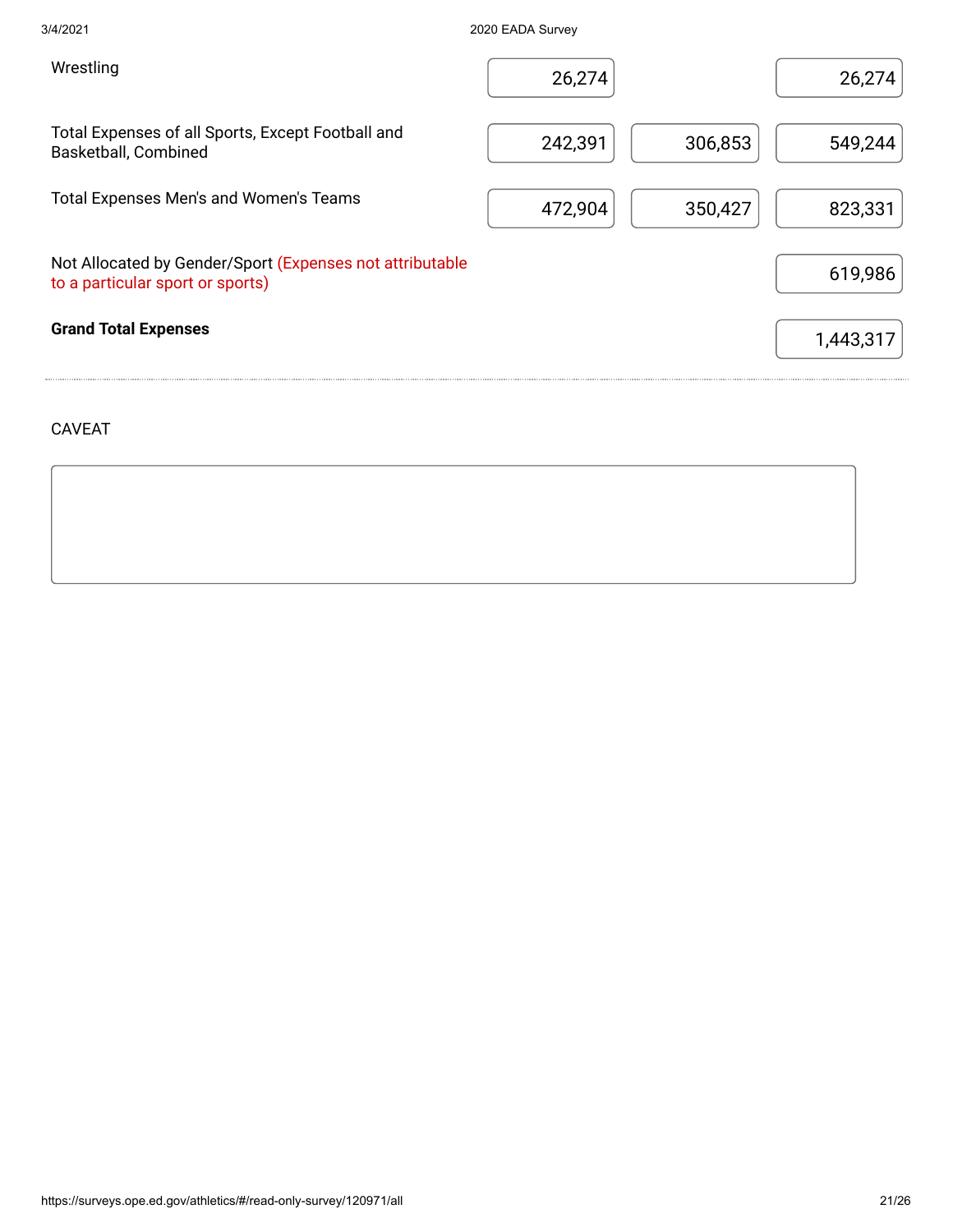#### Total Revenues - Men's and Women's Teams

Your total revenues must cover your total expenses.

Enter all revenues attributable to intercollegiate athletic activities. This includes revenues from appearance guarantees and options, an athletic conference, tournament or bowl games, concessions, contributions from alumni and others, institutional support, program advertising and sales, radio and television, royalties, signage and other sponsorships, sport camps, state or other government support, student activity fees, ticket and luxury box sales, and any other revenues attributable to intercollegiate athletic activities.

Report actual numbers, not budgeted or estimated numbers. Please do not round beyond the next dollar.

| <b>Varsity Teams</b>      | <b>Men's Teams</b> | <b>Women's Teams</b> | <b>Total</b> |
|---------------------------|--------------------|----------------------|--------------|
| Basketball                |                    |                      |              |
|                           | 38,500             | 43,575               | 82,075       |
| Football                  | 192,110            |                      | 192,110      |
| Baseball                  | 35,300             |                      | 35,300       |
| <b>Beach Volleyball</b>   |                    | 47,385               | 47,385       |
| <b>Cross Country</b>      | 12,965             | 14,260               | 27,225       |
| Golf                      | 26,515             | 28,050               | 54,565       |
| Soccer                    | 26,875             | 24,370               | 51,245       |
| Softball                  |                    | 52,075               | 52,075       |
| Swimming                  | 26,000             | 24,175               | 50,175       |
| Tennis                    | 42,152             | 28,900               | 71,052       |
| Track and Field (Outdoor) |                    | 27,450               | 27,450       |
| Volleyball                | 22,605             | 37,625               | 60,230       |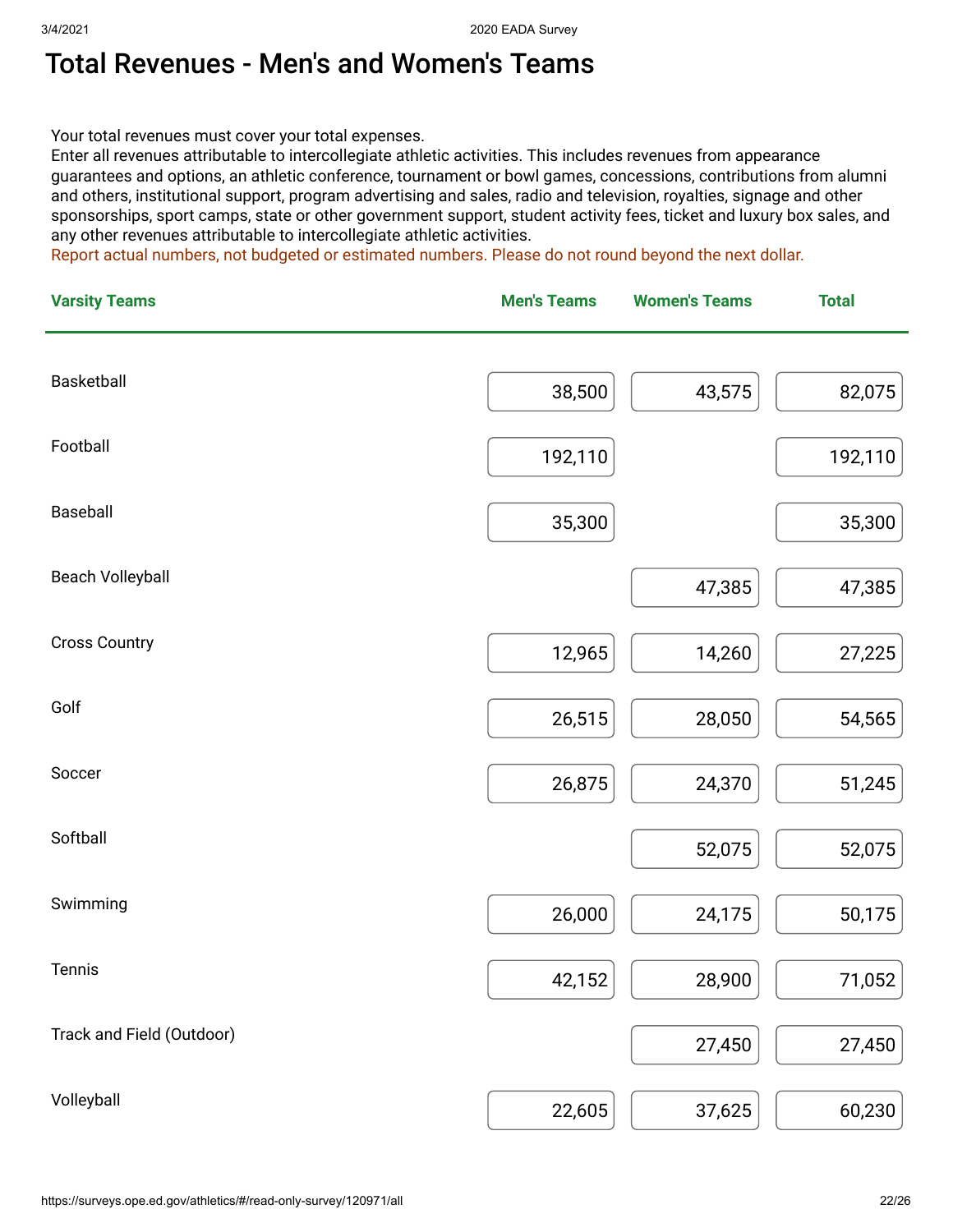| 3/4/2021                                                                                     | 2020 EADA Survey |         |           |
|----------------------------------------------------------------------------------------------|------------------|---------|-----------|
| <b>Water Polo</b>                                                                            | 23,775           | 37,625  | 61,400    |
| Wrestling                                                                                    | 26,275           |         | 26,275    |
| Total Revenues of all Sports, Except Football and<br>Basketball, Combined                    | 242,462          | 321,915 | 564,377   |
| Total Revenues Men's and Women's Teams                                                       | 473,072          | 365,490 | 838,562   |
| Not Allocated by Gender/Sport (Revenues not attributable<br>to a particular sport or sports) |                  |         | 620,000   |
| Grand Total for all Teams (includes by team and not<br>allocated by gender/sport)            |                  |         | 1,458,562 |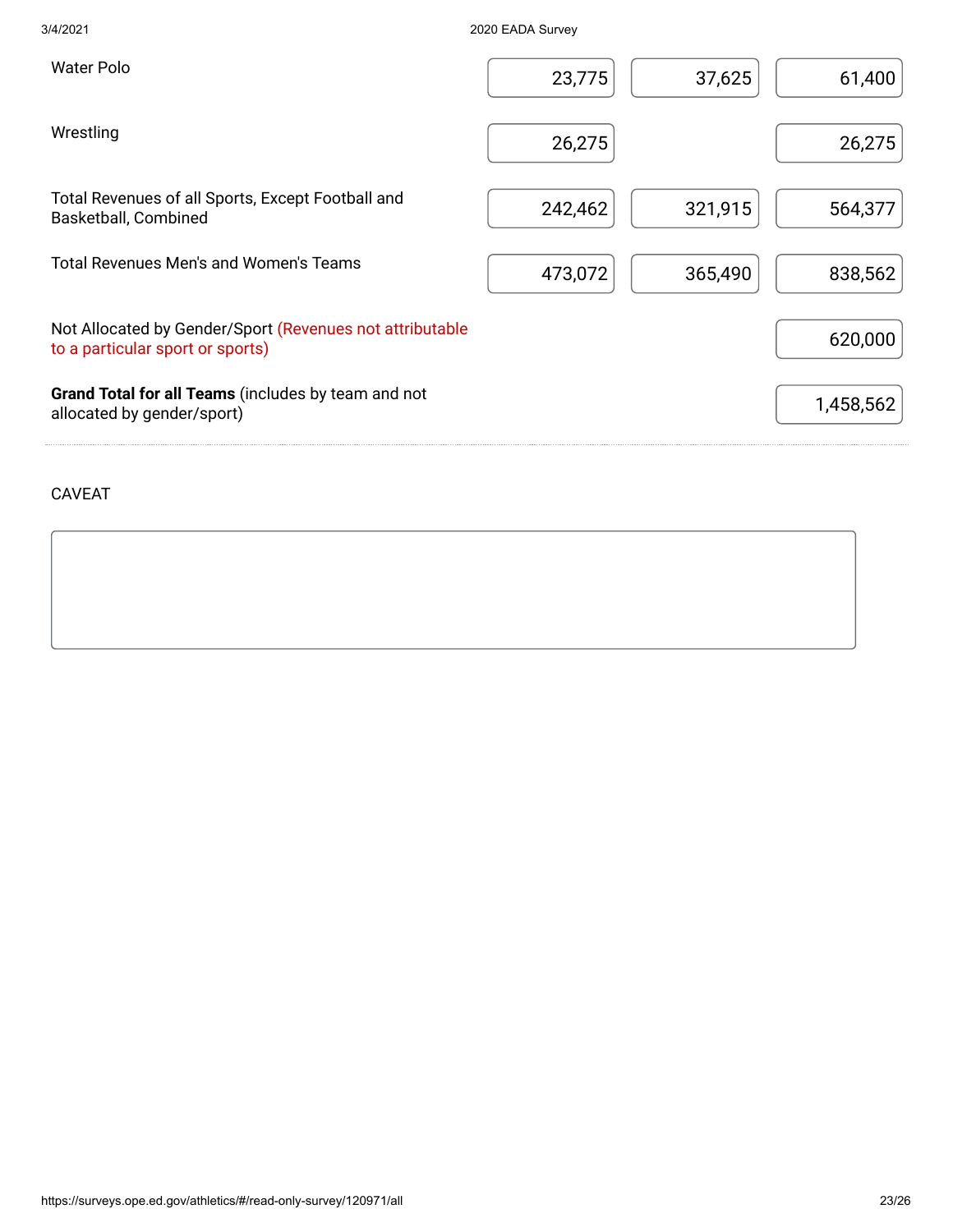### Summary - Men's and Women's Teams

#### **Your Grand Total Revenues must be equal to or greater than your Grand Total Expenses or you will not be able to lock your survey.**

|                |                                                                            | <b>Men's Teams</b> | <b>Women's</b><br><b>Teams</b> | <b>Total</b> |  |
|----------------|----------------------------------------------------------------------------|--------------------|--------------------------------|--------------|--|
| 1              | <b>Total of Head Coaches' Salaries</b>                                     | 224,136            | 233,453                        | 457,589      |  |
| $\overline{2}$ | <b>Total of Assistant Coaches' Salaries</b>                                | 66,654             | 29,497                         | 96,151       |  |
| 3              | Total Salaries (Lines 1+2)                                                 | 290,790            | 262,950                        | 553,740      |  |
| 4              | <b>Athletically Related Student Aid</b>                                    | $\pmb{0}$          | $\mathbf 0$                    | $\mathbf 0$  |  |
| 5              | <b>Recruiting Expenses</b>                                                 | $\pmb{0}$          | $\mathbf 0$                    | $\mathbf 0$  |  |
| 6              | Operating (Game-Day) Expenses                                              | 170,397            | 81,764                         | 252,161      |  |
| 7              | <b>Summary of Subset Expenses (Lines</b><br>$3+4+5+6$                      | 461,187            | 344,714                        | 805,901      |  |
| 8              | <b>Total Expenses for Teams</b>                                            | 472,904            | 350,427                        | 823,331      |  |
| 9              | <b>Total Expenses for Teams Minus Subset</b><br>Expenses (Line 8 - Line 7) | 11,717             | 5,713                          | 17,430       |  |
|                | 10 Not Allocated Expenses                                                  |                    |                                | 619,986      |  |
|                | 11 Grand Total Expenses (Lines 8+10)                                       |                    |                                | 1,443,317    |  |
|                | 12 Total Revenues for Teams                                                | 473,072            | 365,490                        | 838,562      |  |
|                | 13 Not Allocated Revenues                                                  |                    |                                | 620,000      |  |
|                | 14 Grand Total Revenues (Lines 12+13)                                      |                    |                                | 1,458,562    |  |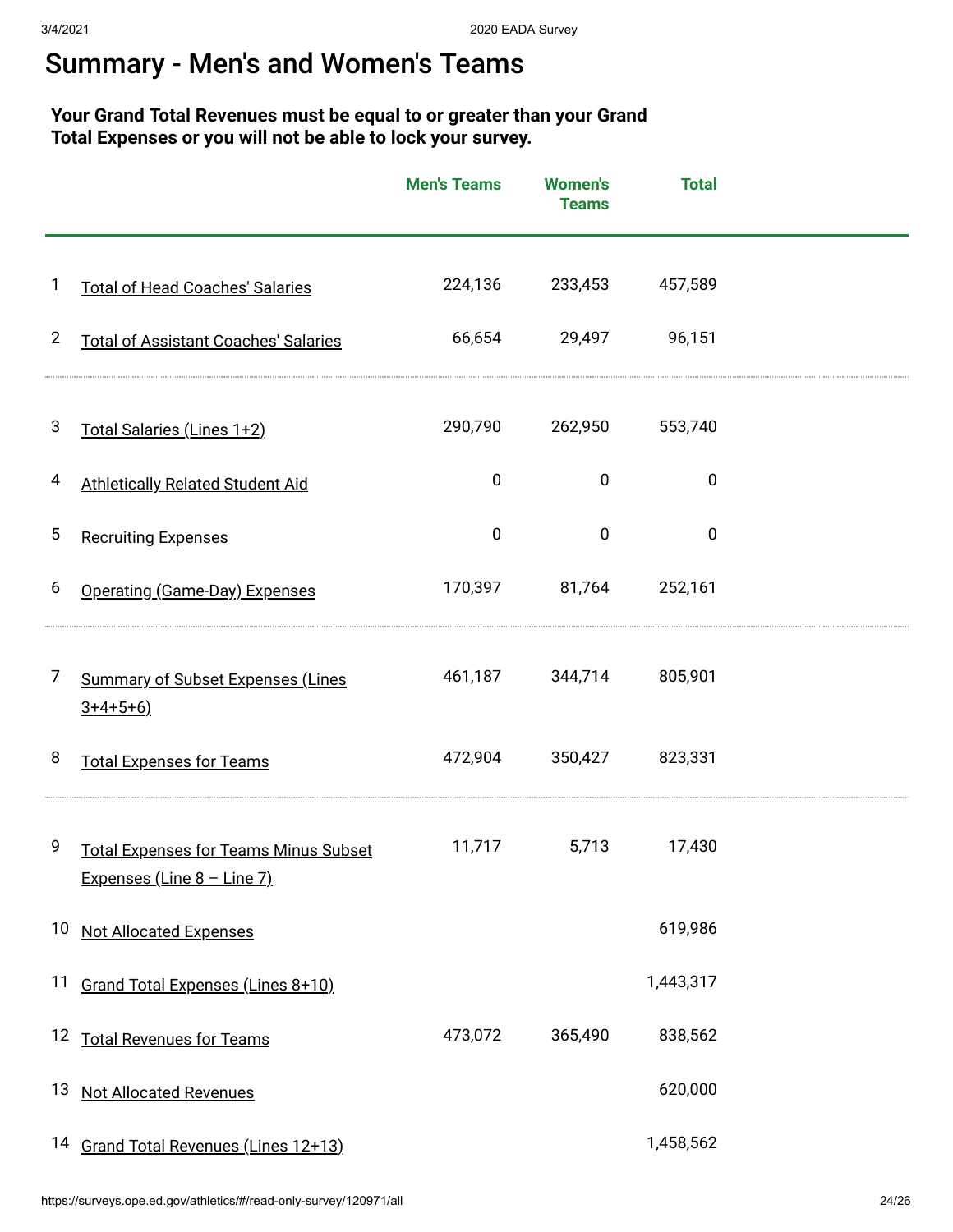| 3/4/2021 |                                                                           | 2020 EADA Survey |        |                   |
|----------|---------------------------------------------------------------------------|------------------|--------|-------------------|
| 15       | Total Revenues for Teams minus Total                                      | 168.             | 15.063 | 15.231            |
|          | <b>Expenses for Teams (Line 12-Line 8)</b>                                |                  |        |                   |
| 16       | <b>Grand Total Revenues Minus Grand Total Expenses (Line 14- Line 11)</b> |                  |        | $\bigcirc$ 15,245 |

To return to a data entry screen, click on the link in the <mark>Navigation Menu.</mark> To proceed to the Supplemental Information screen, click on the link in the Navigation Menu or click on the "Next" button on this screen.